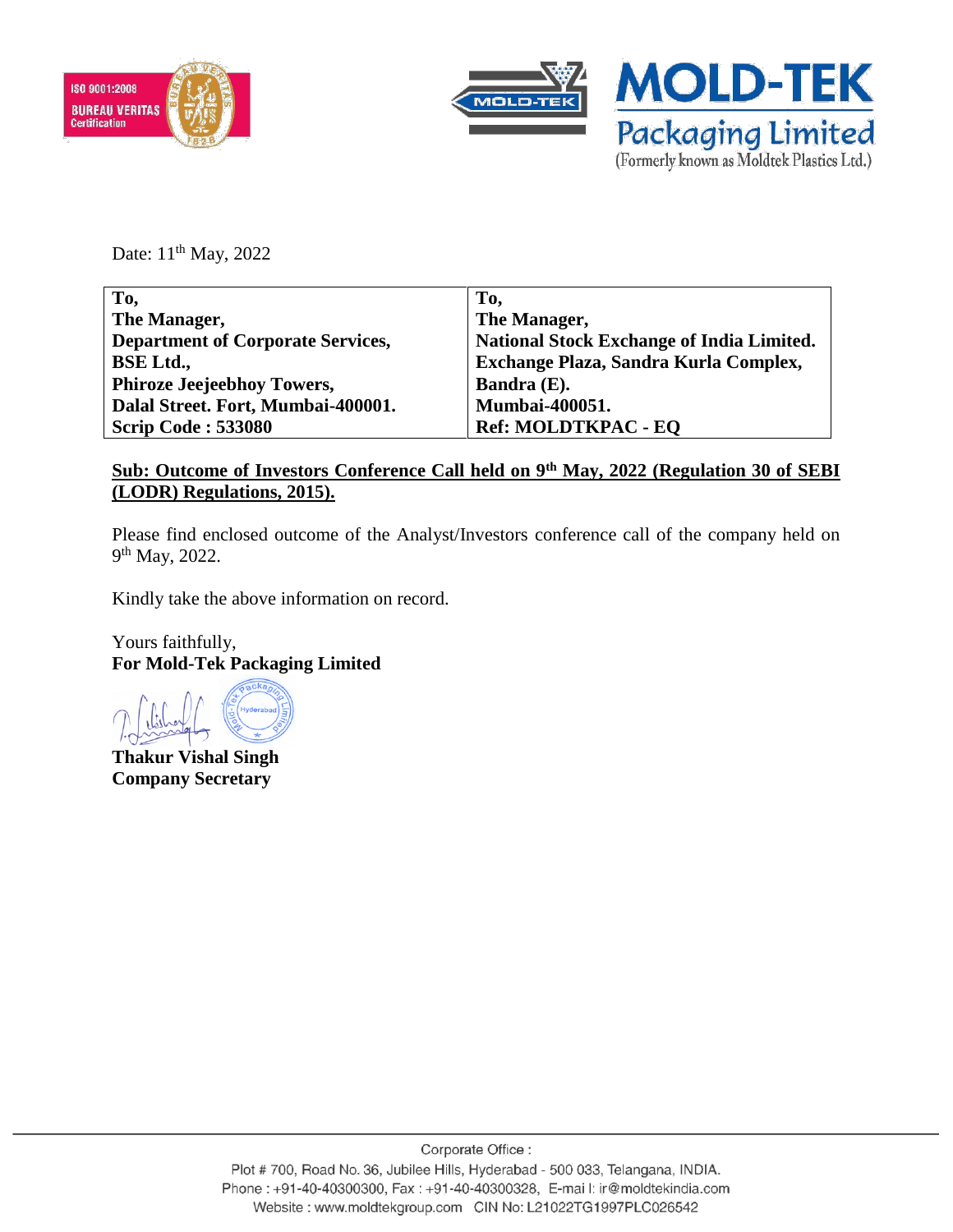

# "Mold-Tek Packaging Limited Q4 FY2022 Earnings Conference Call"

May 09, 2022



**ANALYST: MR. ABHISHEK NAVALGUND – NIRMAL BANG INSTITUTIONAL EQUITIES PRIVATE LIMITED**

**MANAGEMENT: MR. LAXMAN RAO – CHAIRMAN & MANAGING DIRECTOR – MOLD-TEK PACKAGING LIMITED**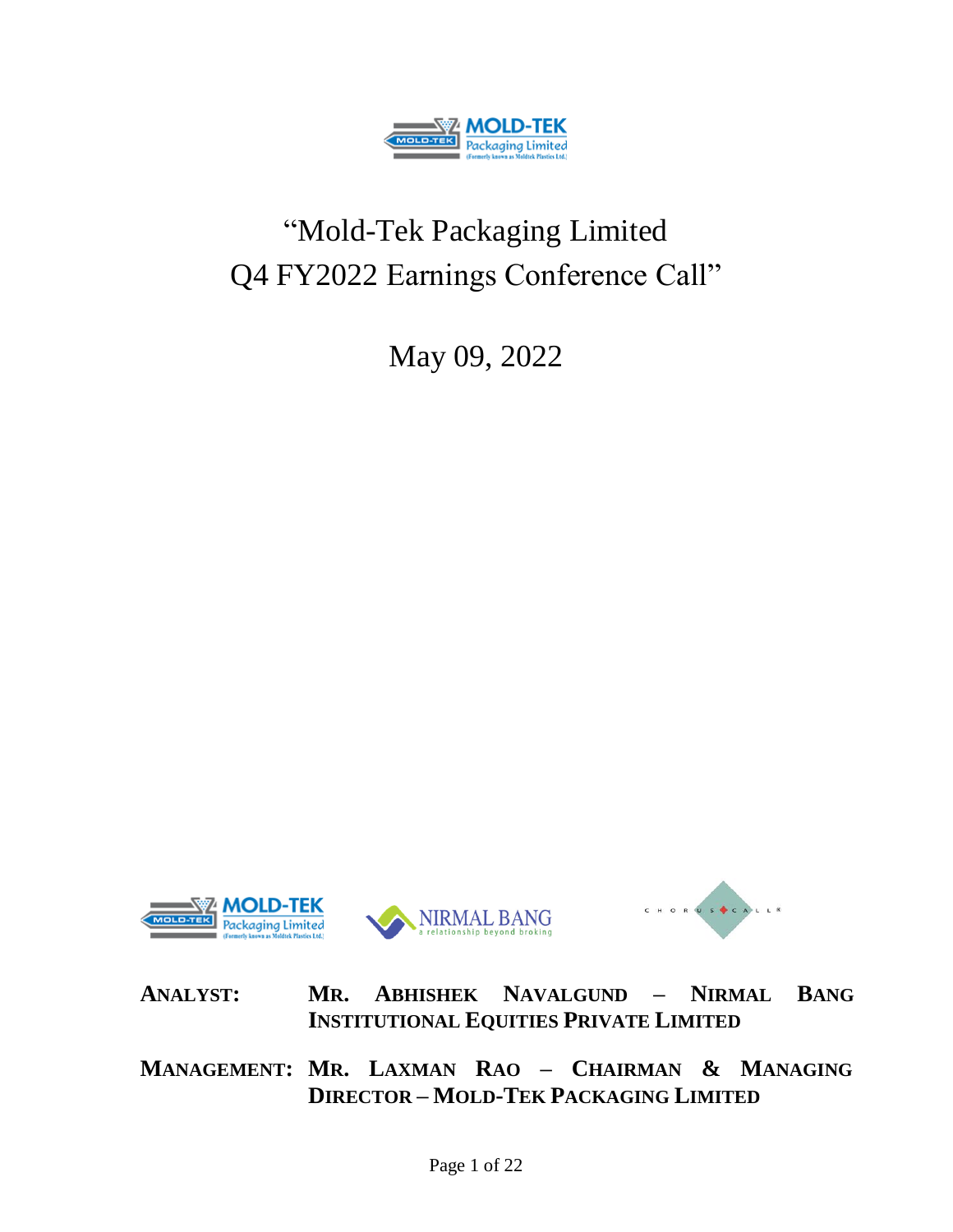

- **Moderator**: Ladies and gentlemen, good day and welcome to the Mold-Tek Packaging Limited Q4 FY2022 Earnings Conference Call hosted by Nirmal Bang Equities Private Limited. As a reminder, all participant lines will be in the listen-only mode and there will be an opportunity for you to ask questions after the presentation concludes. Should you need assistance during the conference call, please signal an operator by pressing "\*" then "0" on your touchtone telephone. Please note that this conference is being recorded. I would now like to hand the conference over to Mr. Abhishek Navalgund from Nirmal Bang Equities. Thank you and over to you Sir!
- **Abhishek Navalgund**: Thanks Nirav. Hello everyone. On behalf of Nirmal Bang Institutional Equities, I welcome you all to Q4 FY2022 earnings call of Mold-Tek Packaging Limited. We have with us Mr. Laxman Rao, the Chairman and Managing Director of the company along with the entire finance team at Mold-Tek. Without further ado, I would request Laxman Rao, Sir to start with the opening comments post which we can open the floor for question and answers. Thank you and over to you, Sir!
- Laxman Rao: Good afternoon everybody. Thanks for your patience. I am glad to inform you that in spite of severe inflammatory situation in raw material pricing, the company could maintain or rather improve the EBITDA margins during the current financial year ending March 2022, just concluded year and our overall revenue growth has been 31.85% over the last year and PAT is up by 32.4%, but the exact volume growth is only 11%, so with 11% volume growth, we could maintain a PAT growth of 32.4%. the EBITDA per kg has also shot up from somewhere around 31.7 to 41.78 or something, so almost Rs.5 increase in the EBITDA per kg was achieved during the year due to increase sale in our foods and FMCG products. Coming to the segment wise growth, in the paint and lubricants, we have seen reasonable growth in the revenues, but in the volume terms they are still 11% to 13% growth.

In the food and FMCG, in the edible oil sector where it was impacted in the first two quarters of the year, we had a de-growth of 25% though in the fourth quarter there is handsome growth of almost 60%, overall year still registered a negative 24% in Q-pack that is edible oil pack excluding that in the thin wall section that is food and FMCG we have a handsome growth of 40%. This is the most positive aspect of the current year's performance apart from my good 13% growth in paint industry volumes. This is where our EBITDA margins are much higher and that has what resulted into a sizable increase in the EBITDA margins per kg.

The raw material price have shot up more than Rs.30, it is 28% to be precise from Rs.93 for the full year to Rs.120, so this is almost like 30% increase in the raw material price that we could pass on successfully to the consumers. Before you ask this question, I want to also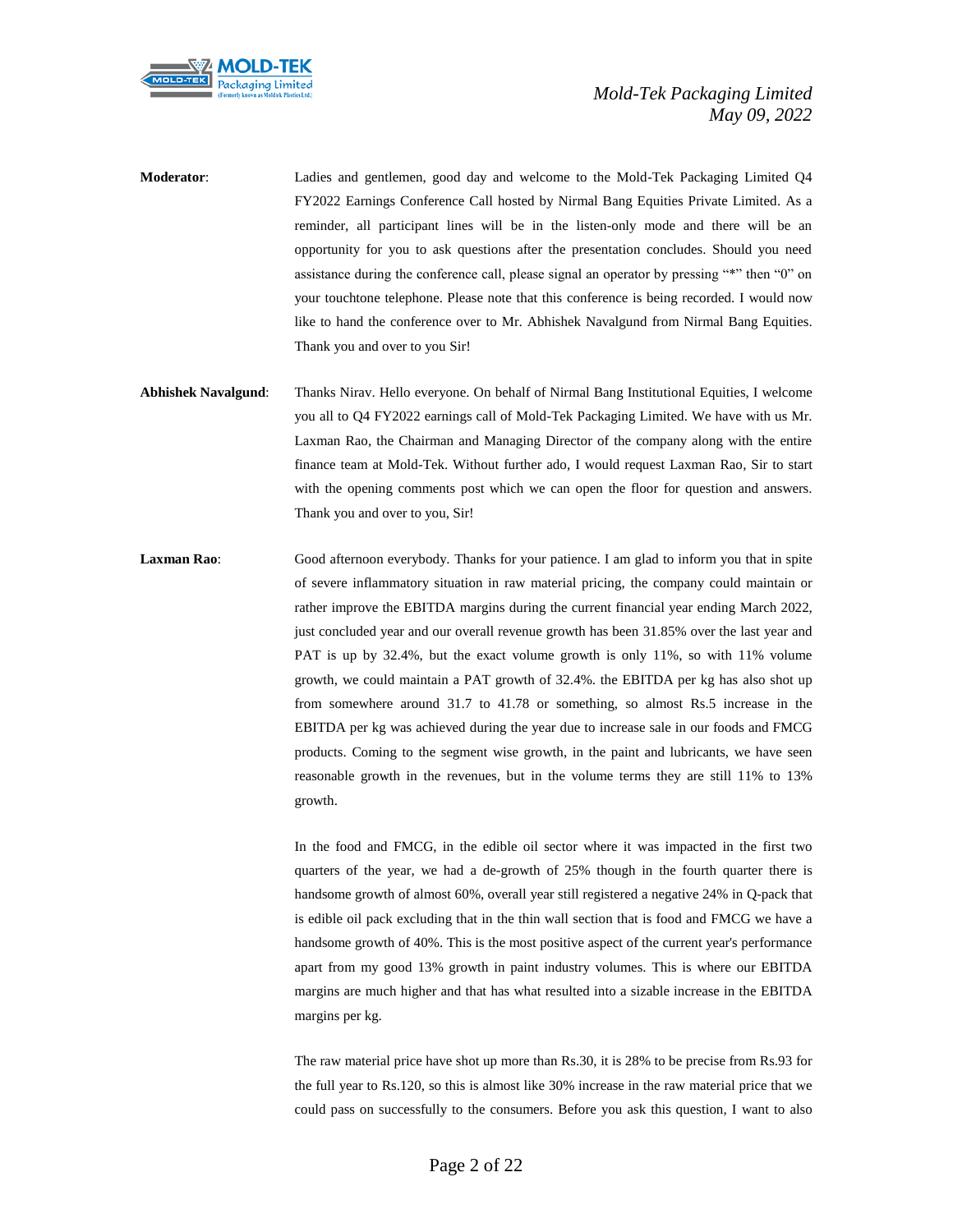

convey to you, in the current Q4 consistently the price have raised in January, February, and again in March twice taking up the price by almost Rs.17 to Rs.18 in the last quarter and because we generally have the one month lag or sometimes one-quarter lag in pricing that means whatever is the pricing of January is applicable in February, February in March and similarly March and April, so whatever price hike in March, we could not pass on till April, so to that affect the profitability is reduced in the Q4. In spite of that we ended up with a 4% to 5% growth in the top and bottom lines in terms of volumes.

In terms of revenues, it is 11% to 12% in the Q4, 10.7%, but actually volumes if you consider it is around 5%, similarly the bottom line growth is also about 5%, so the prices have started falling from April 1, 2022 reasonably, not great extent, but up to around Rs.8 to Rs.10 per kg they have come down, so those benefits of March pricing will be now applicable in April and similarly April in May, so when the down trend there will be a beneficial accrual to the company's P&L. So having said this and also I want to just give a hint of April, April were grown at around 20% on volumes, 18.9% to be precise and in the food and FMCG also we have noticed around 30% rise and the prospects of ice cream, restaurant, fast food sections are beyond our expectations, so things started on a very bright note for the next financial year that is the current financial year 2022-2023.

As I explained in the past, IBM project is moving as per schedule. The pilot will be ready sometime in July at our unit one and the Sultanpur unit will be starting sometime in October. The OTC products production will started in July-August, but pharma sample submission and stability test will take six months after the trial production, so pharma may not add any numbers in this current financial year, but OTC products will add and another good news is, we have now commitment from US and GSK to develop some products for their new packaging products, already molds are under way for one of them and the other two molds are just initiated. These products put together would be adding around 25 Crores to 30 Crores to the top line in the current financial year and in a full year, it will be in the region of 35 Crores to 40 Crores per annum, so this is a sizable addition in our food and FMCG for the current financial year and going forward.

So, with these trends that are positively happening for the company, I leave the floor open for questions and answers through which we can interact, back to convenor.

**Moderator**: Thank you very much. We will now begin the question and answer session. The first question is from the line of Ravi Naredi from Naredi Investments. Please go ahead.

**Ravi Naredi**: Laxman Rao, Sir, thank you very much for nice result, you have given overall growth in the year, I am looking this company since last six to seven year and find when we attended AGM, you display so many products in the AGM, but along with the result you never give investor presentation in which you may show what new product we have introduced by the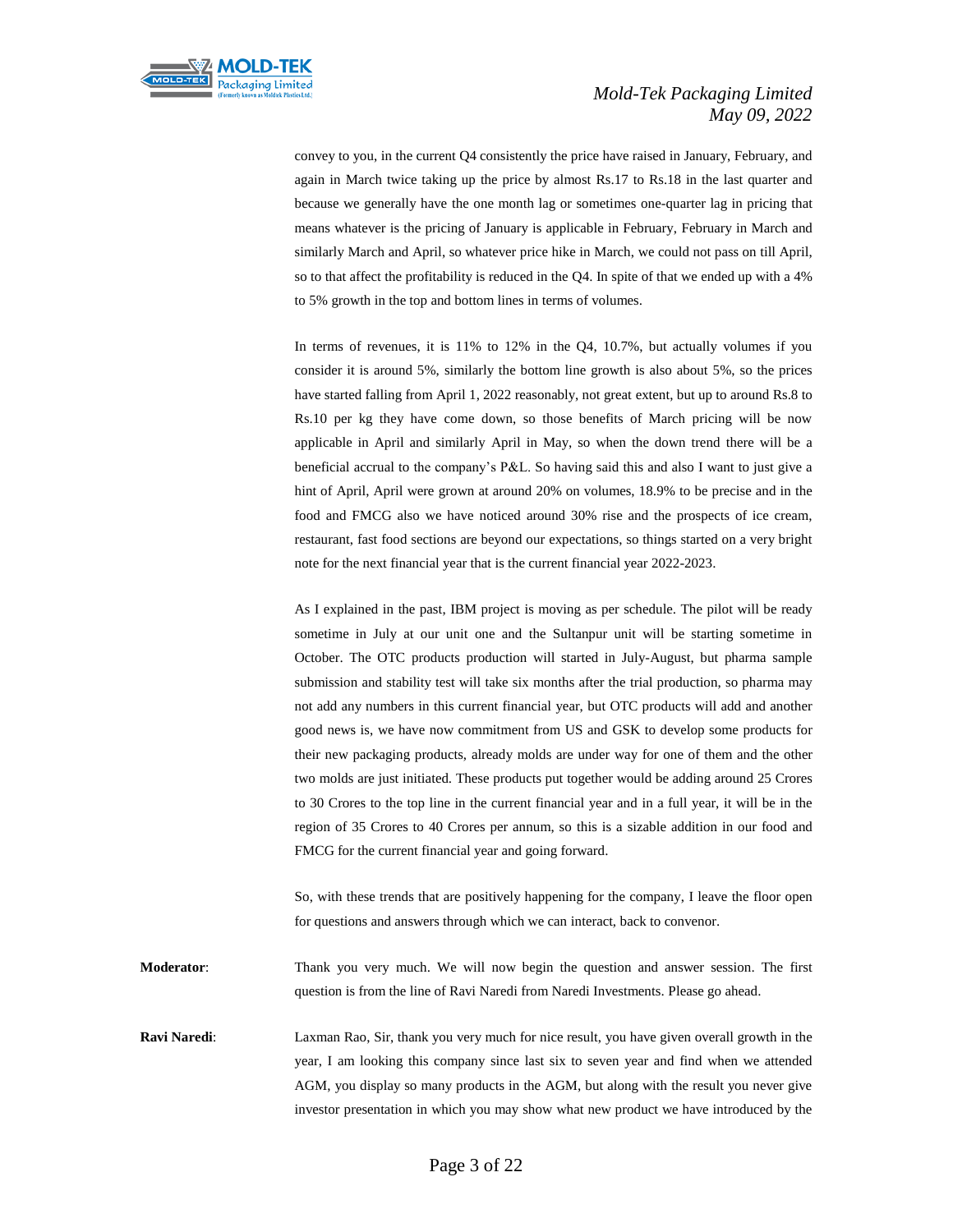

company where we investor may benefit a lot, this is my request, if now onwards if you can post it will be nice and will help us. Secondly, debtors rises too much is on March 31, 2022, any specific reason behind it?

- **Laxman Rao:** Sorry, what is the second question?
- **Ravi Naredi:** Debtors rises too much?
- **Laxman Rao**: Debtors?
- **Ravi Naredi**: Yes. Debtors increase is too much, it was 90 Crores in March 31, 2021, it is raised to 143 Crores.
- **Laxman Rao**: 19 Crores in last year March 31, 2021 and it has now become 143 Crores may be there is some typographical error?
- **Ravi Naredi:** No, it is not error, 90 Crores to 143 Crores.
- **Laxman Rao**: Oh, 90 Crores has become 143 Crores?
- **Ravi Naredi**: Yes.
- **Laxman Rao:** Basically the sales growth it you look that is almost 33%. So, obviously when the sale grow more rapidly towards the end as actually the billing value has increased by almost 35% to 36% compared to last February and March, so that is basically raw material prices have shot up making the debtors look ballooned, that is the major reason and of course there are a couple of reasons like Asian Paints and others have increased their credit period during the year that is another reason for increase in the debtor days. I am taking your advice of new products introduced in FY, I will ask my people to upgrade it in the website or send one separate presentation about it.
- **Ravi Naredi**: Yes, it will help definitely. Sir, second my advice is there, you have given Rs.8 dividend this year and raising equity also, so why not you pay lesser dividend and the less equity you raised because on dividend you have to pay 20% TDS tax also, so this is my idea.
- **Laxman Rao:** Now the dividend tax is in the hands of individuals, it is no more under the company, so whoever receives it, in fact if you are receiving Rs.8 this year it is less than Rs.7 that was given last year, effectively, I mean many of the investors will be incurring 20% to 30% tax bracket, so they will end up receiving only maybe effectively Rs.6 or so, whereas last year it was tax free and only 10% TDS is deducted as the norm.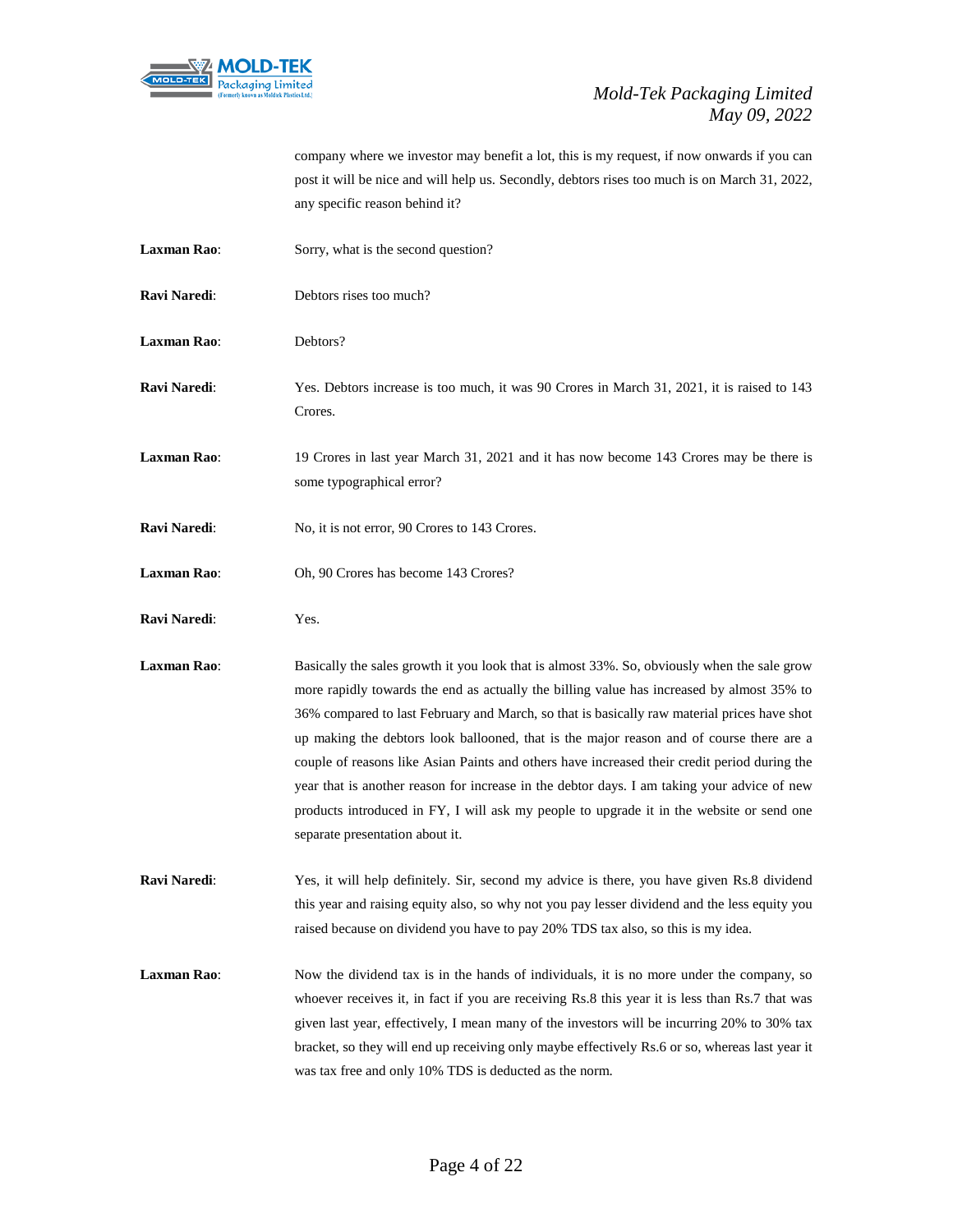

**Moderator**: Thank you very much. The next question is from the line of Kaushal Shah from Dhanki Securities. Please go ahead.

**Kaushal Shah**: Sir, if you can share the fourth quarter volume numbers for the three segments, paints, lubes and food and FMCG?

**Laxman Rao**: Yes, the volume numbers of paint for the Q4 is 4676 tons, lube is 2140, food and FMCG is around 1580, overall it is around 8400 tons, paint is 55%, lubes is 25% and food and FMCG is 19% in the volume wise. In the sale value wise, paint is 52%, lube is 24% and food and FMCG also is 24%.

**Kaushal Shah**: Right and Sir, you have stated about likely 15% to 20% volume growth for the current year, so if you can throw some more light on that, which are the areas that you are expecting growth because for FY2022 in the past we were hopeful of 32000 volumes, but we have done a little less than 30000, so in the current year, if you can just share some more thoughts as to where you expect this growth to come from and on the margins also you mentioned that the February-March price increases will be passed in April, so before kg margins whether you will be able to maintain, whether you can increase this number from Rs.42, so some thoughts on that, Sir?

Laxman Rao: Certainly, see in the volume side I am confident because of two factors, hopefully one of the factor is the hope that there is no pandemic this year assuming that the pandemic is in the control at least like what we do today then the basic consumption of frozen food and readymade foods and ice creams will continue to grow, which is very evident in the months of April and May so far and we have now three new products cleared by top MNC for mold development and the one of them is getting ready in the month of June maybe let us say towards end of June and the other two will be in the second quarter that is somewhere in July-August, so these three projects and IGM OTC products have an ability to add about 5% to the top line around 20 Crores is what we are anticipating from the new products altogether and food and FMCG, which is now currently in volume side is around 19% of volumes would add at least 30% to 35% growth, so that means 6% to 7% growth will come from food and FMCG sector and in paints, lubricants, lubricants I do not generally expect major growth though this year we got surprisingly 11% growth, generally we will take 3% to 4% or 5% growth in lubricants. The paint industry again we have been given an indication by Asian Paints to ramp up our capacity at Mysore and Vizag and the indications are pretty strong, so those two plants increase if it happens as they promised from June-July that will be adding to another 12% to 15% of the total or at least effectively adding another 5% extra growth, so these three put together itself we are seeing around 14% to 15% growth and the basic growth of economy if it continues to be even at 3% to 4%, we will be in the bracket of 15% to 20%. So this is the confidence of 15% to 20% volume growth this year and coming to the margins because all three products what we are introducing along with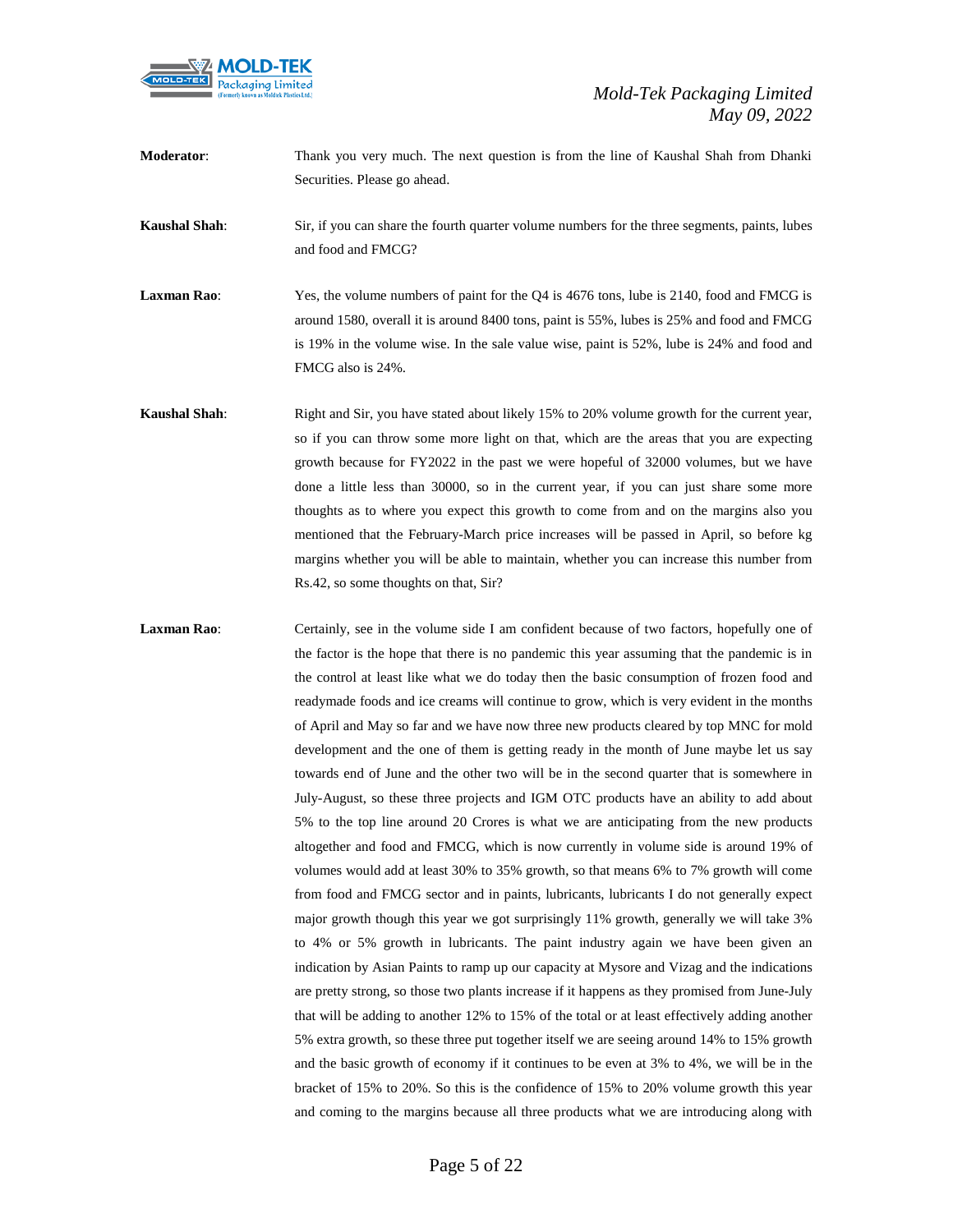

the OTC products are high end margins in the tune of Rs.80 to Rs.120 per kg, so even if we add 5% to 6% we will be able to add considerably to the EBITDA per kg and with the increase in volumes, our overheads will tend to be reduced a little bit, so overall margins I am confident it will be definitely better than 42, but whether it can reach 44 to 45 level if the internal target is set is 45 and we will see how the price change go on. If the raw material prices go up as they did last quarter very rapidly they went up, actually in the month of March alone the loss to the company because of increase in March price, which has been not reflected in our pricing, it will reflect in April comes to almost 3 Crore to 4 Crore, so though the raw material price is passed on there is a lag in passing, so by the time we pass on in April, the raw material pricing in April has come down, so April will see the gain. May again the prices have come down, so again May will get the benefit of April price reduction, but if the prices start going up again let us say from June or July onwards that particular quarter might get affected like what the Q4 got affected now. In spite of that affect we have sustained a 5% top line growth and 5% bottom line growth, but if you look at the per kg that has come down little bit to 39 level from 41 to 42 last quarter because of this particular reason of not able to pass on the price rise as rapidly as we wish to because there are agreements that we pass on next month. Either way, when the price come down also we do not do price reductions in that month we will do it in the next month, same thing next quarter, so hopefully the first quarter Q1 will gain if the price trend is what it is going to be and if the price trend stabilizes, still 42 to 43 is possible. If the price trend is increasing there could be some challenge, so I will still take 42 to 45 is the possible range given the new orders in the food and FMCG sector.

- **Kaushal Shah**: Sir. last question from my side, if you can share some names on the F&F side I think in the last quarter you would also mentioned on the lubricants we had received the BPCL tender so may be some names where you know which can add to our volumes in the current year?
- **Laxman Rao**: Yes, GSK we have already more or less confirmed with them, mold development has also been cleared by them, but the mold will be tested and all that will take time, so first one is in June we are hoping, then sometime in July-August.
- **Kaushal Shah**: Sir, last quarter had also spoken about Amul?

Laxman Rao: Amul has been already reflected from March onwards, and in April we have seen considerable improvement in the Amul and even Hatsun, that is Arun increase cream.

- **Kaushal Shah**: Clear and that was helpful, Sir. Thank you.
- **Moderator**: Thank you. The next question is from the line of Bhargav Buddhadev from Kotak Mahindra Asset Management. Please go ahead.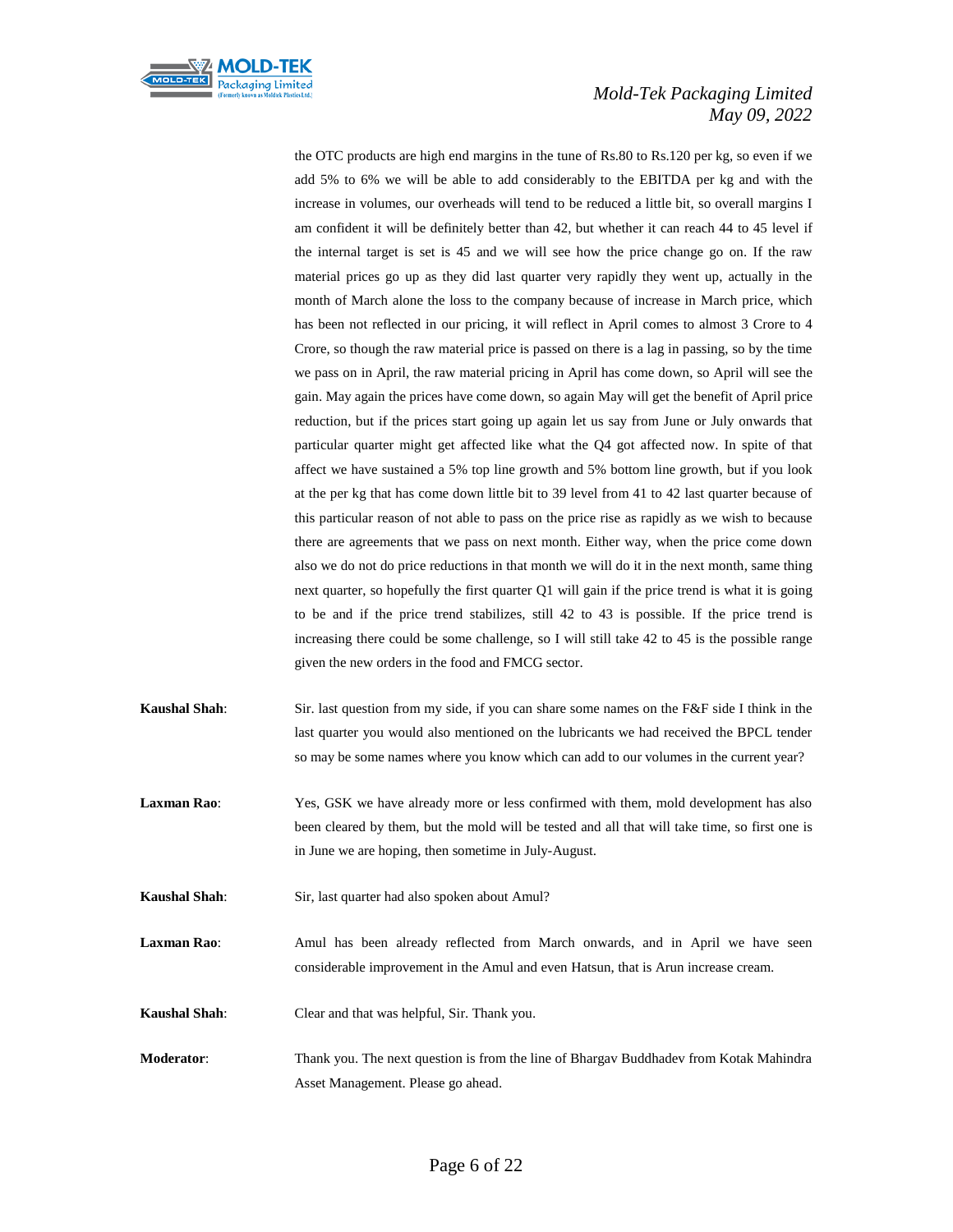

- **Bhargav Buddhadev**: Good afternoon Sir and congrats on a good execution. Sir, we had added one customer in QR code Himel any new signups from there?
- **Laxman Rao:** Yes, gulf is almost cleared our OR code and another edible oil company government cooperative, they have placed an order with QR coded lids also, they want even lid to be having a QR code, so that machinery has just arrived last week for printing on the dynamic QR code on the lid, so these two clients will be supplied in this quarter, Gulf and the edible oil company.
- **Bhargav Buddhadev**: Sir, what is the revenue run rate you are looking from this business in FY2023?
- Laxman Rao: In QR coded products?
- **Bhargav Buddhadev**: Yes.
- **Laxman Rao:** I will be very happy even if you can reach at least 5% to 6% of the revenue is coming through this QR coded that means about 30 Crores to 35 Crores, Gulf alone can contribute around 8 Crores to 10 Crores if they are currently shifting with one brand and they have indicated once, their concern is in the supply chain, all the dealers and distributors have to get into the mode of reading QR code and invoicing using QR code, which is something new for the hardware shops in our country, so they want to first start with their premium product or the products generally sold across the towns and cities and then they want to go for other products, which go into villages or further down into towns, so this experiment we are starting in the month of June and I am sure by July-August once they have confidence, they will be putting in across the country and Castrol is also taking trials once this cap printing is done, but they have not indicated time lines, but Gulf has indicated they want to go from June.
- **Bhargav Buddhadev**: Any traction with this paint company because that can be big revenue value for us in QR coded IML?
- **Laxman Rao**: Sorry, your question is not clear.

**Bhargav Buddhadev**: I am saying that any progress signing up with any of these paint companies for QR coded IML?

**Laxman Rao**: No, QR coded IML as it is IML is still not there in most of the paint companies, so for them to go for a QR coded IML maybe a little far fetched thing, but the lubricant companies are very keen because they face lot of duplicate markets and challenges from that duplicate market, so they are very keen to go for it once the cap and jars are aligned, so that machinery is something special we have just imported a week ago for cap printing, jar and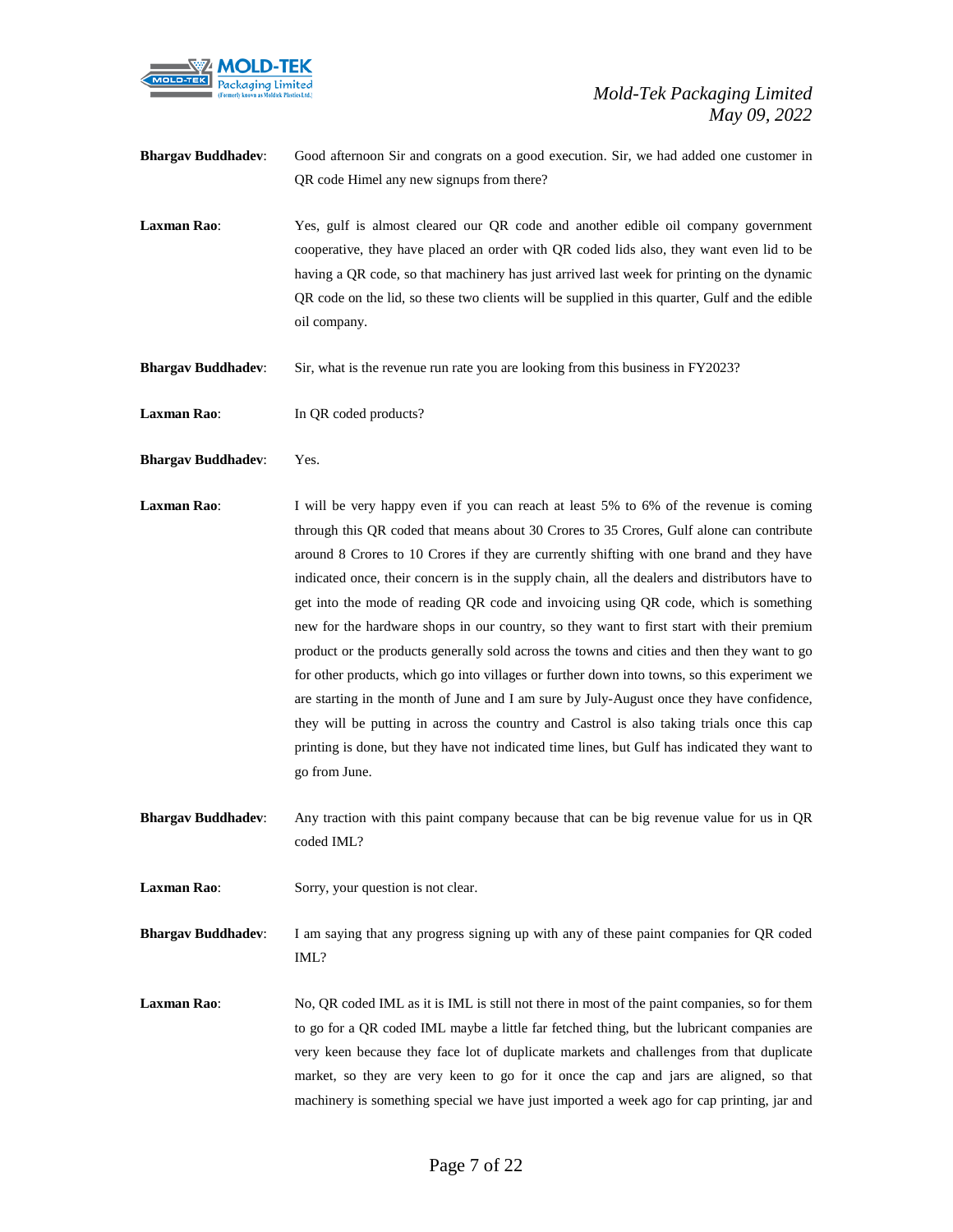

IML and IML reverse also is already established and supplied also, on the cap they want printing directly on a plastic surface, so we need a special laser equipment with the dynamic QR code feasibility that has been just arrived so we will be submitting samples and probably Castrol will also initiate trials in the month of June.

**Bhargav Buddhadev**: And then IBM you guided about 38 Crores of revenue in FY2023 for the OTC products, but in the next two to three years can it be 200 Crores to 300 Crores kind of revenue line for us IBM?

Laxman Rao: Yes, our internal target is to reach at least 200 Crores in three years starting from October this year because this October even we submit the samples of both the CRC caps and bottles, they take about five to six months to give the clearance, so effective commercial supplies for pharm bottles will happen only in the next financial year or early calendar year of 2023 that is the best we can expect, so I would not be counting any numbers from IBM pharma this year, but in then the IBM other areas we have one major breakthrough hopefully, we will be getting that on hand by end of this month and that will be the first products will be producing, the orders worth around 7 Crores to 8 Crores per annum and other products will be added once the products are established, so this year our guidance for IBM would be in the region of 10 Crores to 12 Crores for year one, but year two it can shoot up like say next year 2023-2024 both pharma will be added, CRC caps will be added and the OTC products will be converted so something like 60 Crores to 75 Crores we can expect in the year two that is you can call it actually year one because this year is more of a trial production and sample submission for pharma, but three years down the line that can reach level of 180 Crores to 250 Crores, so it will take an average of 200 Crores achievable three years down the line say 2025-2026.

**Bhargav Buddhadev**: And EBITDA per kg in these products would be upwards of Rs.100 right?

**Laxman Rao**: Much higher than even our food and FMCG, so once they start contributing, the overall numbers should improve.

**Bhargav Buddhadev**: That is good and in terms of our press release I read that in this year we are seeing good export orders, so how big can this segment be maybe in the next two to three years?

Laxman Rao: See, this year probably again this is an initiation and definitely we found some good response from restaurants, confectionaries and Indian stores in USA, we are also trying for American applications, American companies or American restaurants and hotels who are now getting more and more into home deliveries that has become either it is not epidemic reason due to pandemic, but it has also become a habit, so those hotels and confectionary suppliers wherever they need attractive packing with IML, we are pitching in and initial success is coming through Indian stores and Indian restaurants, it is catching up one or two,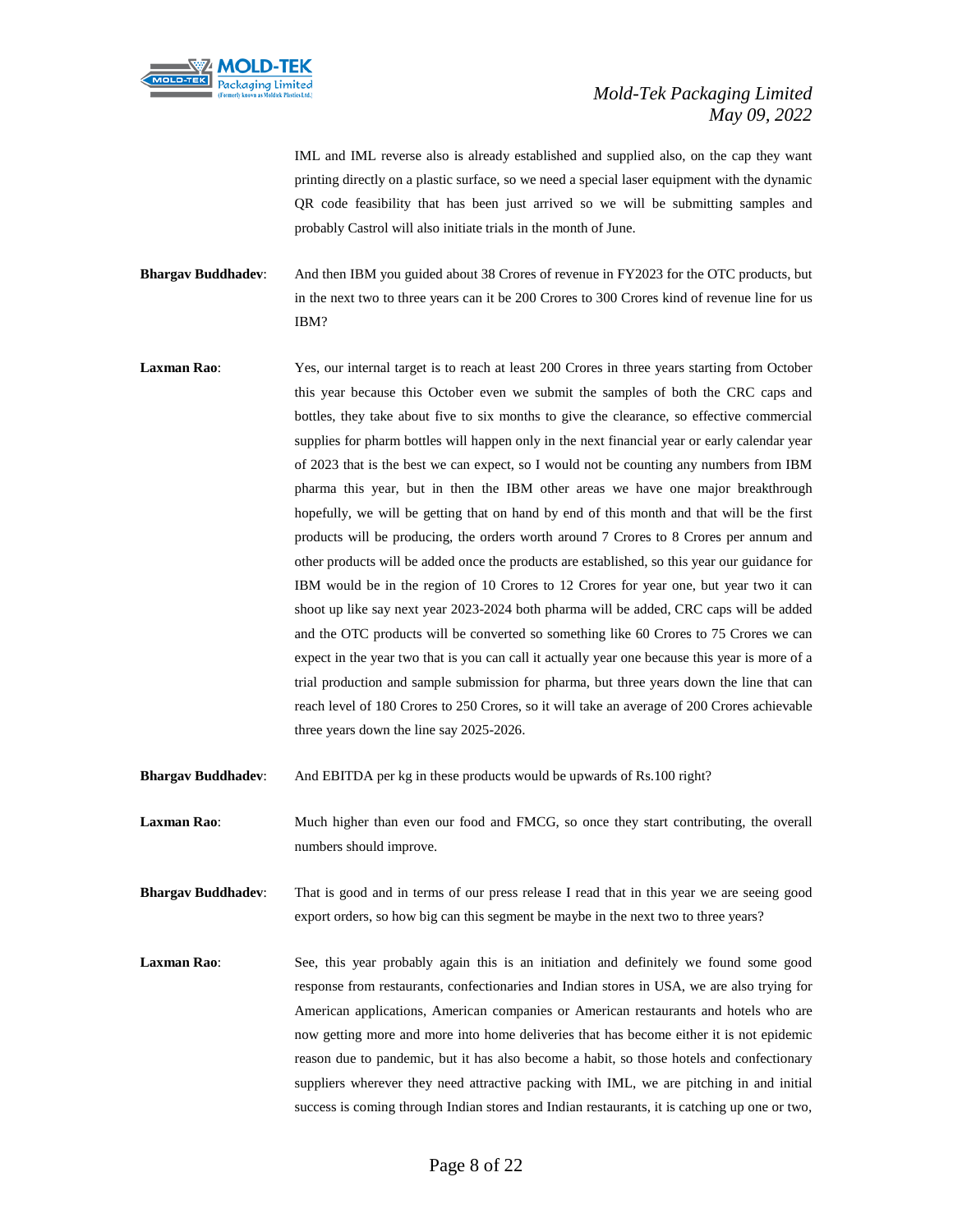

which we did last year now not only recurring, but also new inquiry is coming from other restaurants. One negative features in the whole thing that is otherwise by now it would have include a lot is the freight cost which has shot up from \$3000 to \$4000 to more than \$10000 for a 40-feet container so that is kind of a hindrance if they are always saying that this quarter the prices are softening a bit, but they have gone up is tremendous from \$3500 to \$4000 range, they are currently still at around \$9000 to \$10000 per 40-feet container, so once the freight price stabilize even at least around \$5000 to \$6000 there will be much more savings for the people who are importing from us and there could be a good jump so that is one deterrent otherwise, we are confident about decent numbers.

**Bhargav Buddhadev:** Sir, this one primarily be an export market for us right?

**Laxman Rao**: Sorry?

**Bhargav Buddhadev:** This product will be primarily for exports right or we are also looking at domestic client?

Laxman Rao: No, these are the products which are already there in India, we are selling to our Indian clients, the standard container for ice creams, containers for confectionary, sweets and you know all kind of including even the one of the inquiry it is for dough for idlis and dosas, in US they sell it in containers with the sticker and all, now we are giving with IML, so they need about a million pieces a month, so that is a kind of applications are similar like what we are doing in India and there is no need to invest a new set of molds, from the same molds and same robots we can produce, so to cater to this increase demand in IML food container we are almost doubling our printing capacity, we have placed orders for two more Flexo machines, they are arriving one in July-August and one in December, so by next year we want to almost if it is not doubling 70% increase in our IML printing capacity we are creating so that that should not be a deterrent in meeting our customer schedules and exports.

**Bhargav Buddhadev**: Lastly, Sir, on the pump business, is there any updates you are looking at sign ups like Himalaya, Wipro?

**Laxman Rao**: Yes, with Himalaya we have progressed trial lot has been given, but commercial production you know there also very much stuck with the drop in volumes, but we are now inching up at least Rs.50 lakhs to Rs.60 lakhs per month sales we have achieved in this quarter and hopefully, it will touch about a Crore per month in the coming quarters, Wipro who was supposed to start their Hyderabad unit in a full fledge manner by now, again they postponed as I told you last quarter to December 2022, they have committed 2 million pieces that is worth around 11.2 Crores per month revenue, if is that come through only I see a big jump in pumps otherwise this year would be limiting our sales to a level of around 8 Crores to 10 Crores.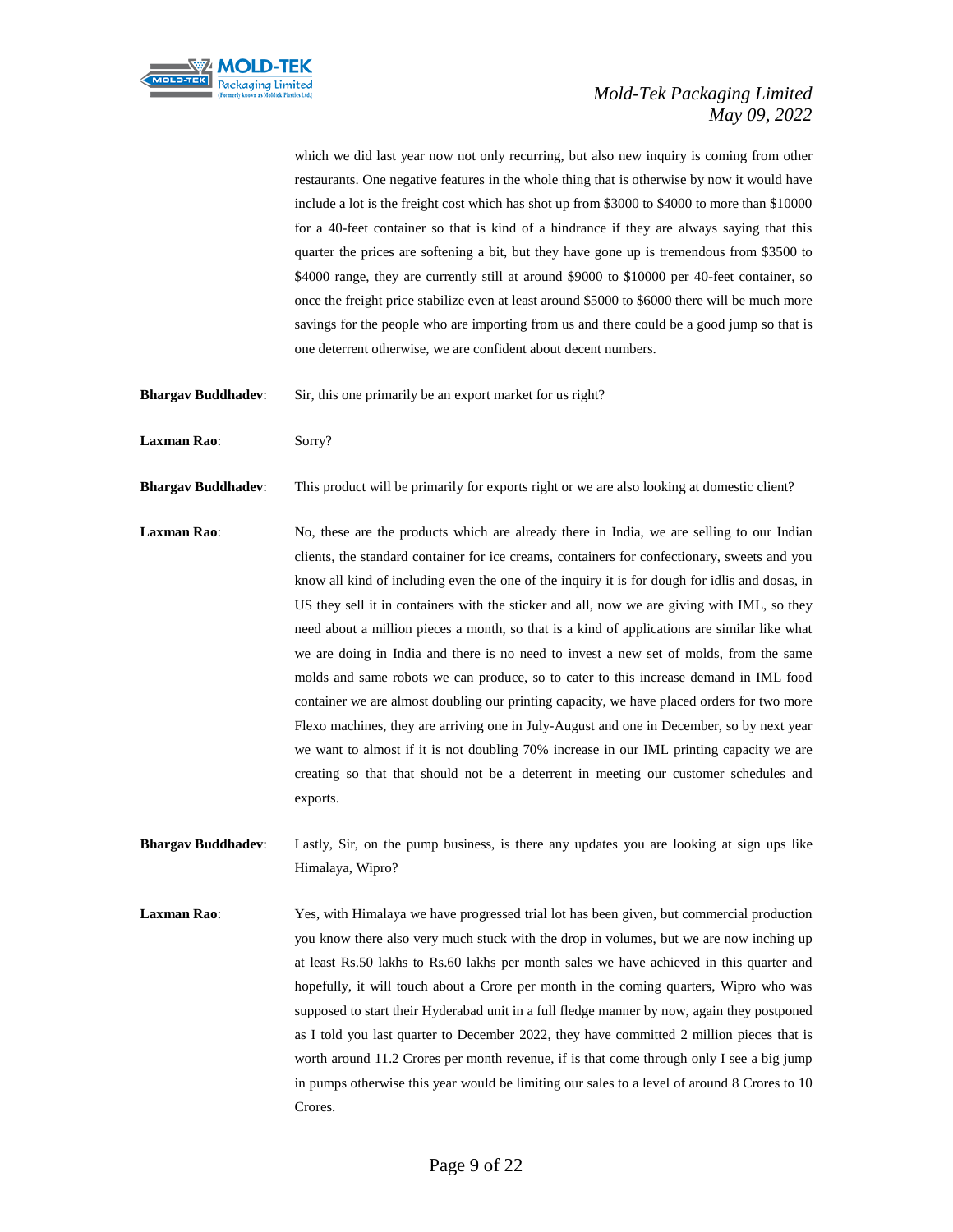

**Bhargav Buddhadev**: Okay, Sir. Thanks for your answers and all the very best.

**Moderator**: Thank you. The next question is from the line of Nirav Savai from Abakkus Investment Advisors. Please go ahead.

**Nirav Savai:** Thanks for the opportunity, Sir. Sir, I just wanted to understand your view on this EPR regulations, which are going to come in FY2024 onwards and how do we see demand side post EPR norms?

Laxman Rao: Yes, we are getting ready for that actually the recycling plants in India have now developed to an extent of almost equal to the international standards, their products some of them are climbing even food safe and companies like Hindustan Lever have approved a couple of products in PVT and they are also examining polypropylene for food applications and if that really happens we are in touch with them and we are also even experimentally buying some quantities of recycled polymers from three to four reputed companies who have come up, couple of them in south, couple of them in Haryana area, north area. We found the success in the initial trials, which are not affecting the quality nor the dimensional stability, the problem in the previous uncleaned or I would say un-separated recycle material was, it was impacting the physical characters or mechanical characters of the containers including the dimensions, which is now not the case, the cleaning is happening up to the polymer level, so it is not that just grinding and washing and making a polymer out of it, I believe the new system is to go to the polymer level and then clean the whole mixer whatever added in the scrap and then create the pellets out of it, so in this process they are reaching almost 99%, 98% characters of the basic resin, so adding even 30% to 40% is what they say at least is possible without impacting the mechanical and dimensional qualities, so it is very encouraging and with this new reprocessing techniques that have come in, adapting to those norms is not a big challenge for containers manufacturing company like us, the film and other packaging lines will continue to have challenges because in film, recycling is still a big challenge and contamination in film collection or contamination in the garbage because of film is generally torn and it is difficult to collect it is going to be a challenge for the film packaging companies, but I think for a containers company like us with the advent of this new techniques of reprocessing we are able to easily meet the norms.

**Nirav Savai:** Right, beyond FMCG companies you also see this going into a lubricant companies?

**Laxman Rao:** No, paint and lubricants has already started, in the case of paint, Asian Paints have come out with a couple of brands where it is mandatory to mix 10% to 12% of RCP, recycled plastic and submit them and already being last one year or one-and-a-half year we have been supplying and now from 7% to 8% they have accepted to go for 10% to 12% increase the recycling and everybody is testing, one or two brands they are testing, they want to check is a mechanical properties are really not affected, it is happening and we are already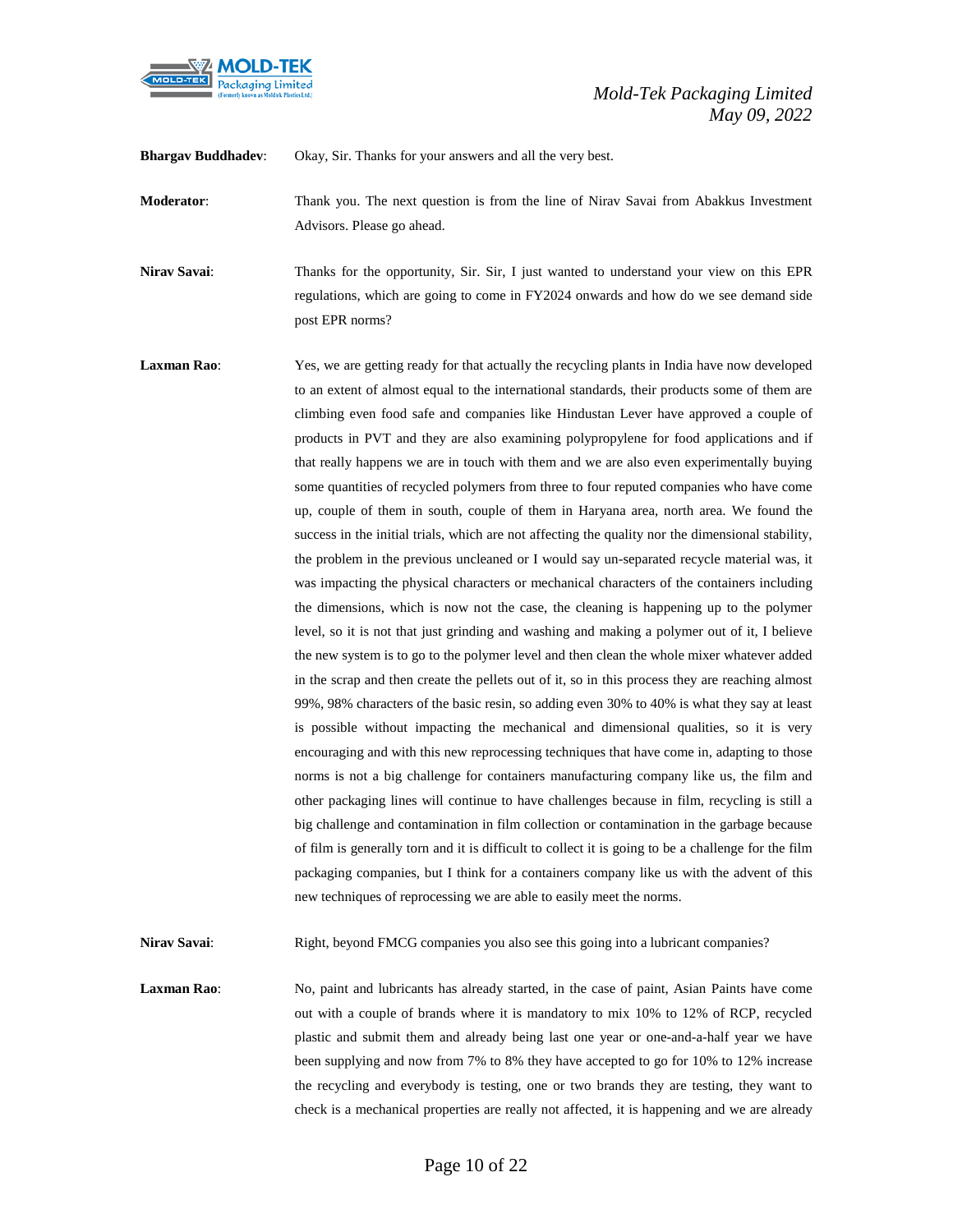

collaborated with three to four RCP companies, reprocessing companies, I have given them a lot of guidance and over the last one-and-a-half years our relations with them have also grown and they have committed their capacities as per our requirements.

**Nirav Savai:** There are also on the food grade side there are companies in India who has been doing it?

**Laxman Rao:** They are claiming, but we have not yet tested, we have not used, we are using only our internal recycled plastics in them with their permission because there we have complete control on the contamination, for outside unless the client clears them we cannot buy and use, to tell you very frankly a big companies like, I do not know much about Mandali's but GSK and HUL and their R&D team, I have met recently they are working on PET to start with and they found PET completely recycled PET can be mixed with a food grade bottle manufacturing, which is a major breakthrough and according to them even on polypropylene copolymer, which is our major raw material, there we are finding some companies progressing to give food grade RCP.

**Nirav Savai**: Got it, Sir. Thanks a lot, Sir. Thank you very much.

- **Moderator**: Thank you. The next question is from the line of Martin Josefsson from EAM. Please go ahead.
- **Martin Josefsson**: Mr. Laxman, thank you for taking my question and congratulations to you and the team on some great numbers. I am wondering if you could repeat the 15% to 20% volume growth that you are expecting for the upcoming year where that is coming from, I believe you might have addressed it earlier, but I could not make out what is being said on the call, thank you?
- **Laxman Rao:** See, we are assuming this numbers growth based on an assumption that there would not be a return of pandemic, as I mentioned earlier maybe you missed it, we have three to four new FMCG products of decent volume and numbers, which we have initiated mold development coming into production between June and August, these products put together along with the OTC product and IBM, we expect a sales of about 30 Crores for the current financial year and that might go up to a total of 40 Crores per annum in the next financial year because this year I am counting only on 8 to 9 months, so that is a sizable increase in our food and FMCG line and we also have been instructed by Asian Paints to ramp up capacities at Vizag and Mysore, which we are doing now and our plant at Kanpur has reached 1000 tons per annum kind of production that is about 80 tons to 85 tons we did in April and going forward Berger is asking us to start production and supply from July-August for this year and they are committing about 70 tons to 80 tons per month, so Kanpur plant, which over the last year hardly contributed around 200 tons to 300 tons will be contributing about 1200 tons to 1500 tons, so that is about another 4% to 5% growth, so we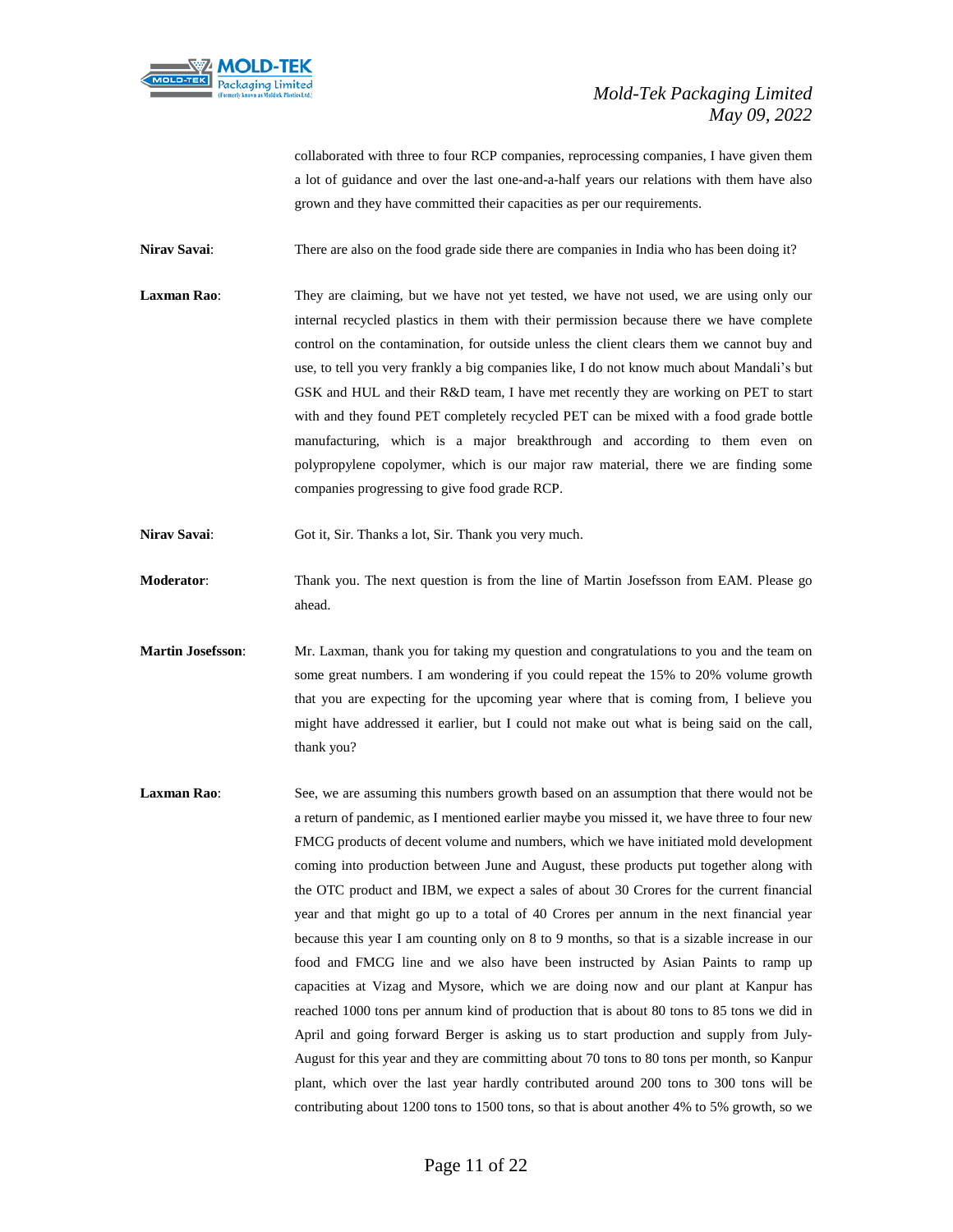

are seeing 8% growth coming from Kanpur plant and these new products in food and FMCG and Asian paints growth in Mysore and Vizag, we anticipate to bring in at least another 3% to 5%, so these three new initiatives would be bringing us something around 12% growth in the regular growth of about 5% to 8%, which we expect in the economy because paint industry generally grow 10% to 12% on a normal year and food and FMCG last year we have seen 40% growth and that itself another let us say even 30% growth we get this year on a 18% to 19% is another 4% to 5%, so if things go well and the economy is at least stays where it is today we should be able to reach our goal of 20%.

**Martin Josefsson:** Right, thank you very much.

**Moderator**: Thank you. The next question is from the line of Miraj Shah from Dalal & Broacha Stock Broking. Please go ahead.

**Miraj Shah**: Sir, thank you for taking my question. I had one question, the realization per kilo for this quarter has dropped, so I wanted to know what was the reason for it because even our EBITDA per kg has come down, so what would be the reason for this drop?

Laxman Rao: Yes, Miraj, as I explained to you maybe you missed it, our pricing strategy is always passing on the previous month price to the next month billing, so whatever price rise in the month of March, we realize only in April and in the case of Asian Paints, which is one of our largest customers, it is quarterly basis that means October-November-December average price will be applied for January-February-March, so these two itself impacted more than 4 Crores to the bottom line that has effectively decrease our EBITDA by almost Rs.3 to Rs.4, so otherwise this would have been even 43 to 44, it is now 39.11 as against last year number of 41.88, so this would have been 43 level and at least the March raw material remained at February level we could have saved this money, so now thankfully the prices have come down in April and also May, so this quarter we will get the benefit of increased billing value because March pricing will be billed in April, April raw material price will be billed in May and similarly January-February-March quarter average price will be billed for Asian paints and one or two other clients in this quarter of April-May-June where the price have come down, so as I always say in an up-trend the last month will always get hit in the profitability, in a down trend whichever maybe Rs.2 or Rs.3 coming down that will be gained during the quarter in a reasonable manner if not very big way so that is the major reason why this drop in EBITDA to 39.11, but the overall year we ended up with 31.78 again it is 36.72 that is about Rs.5 increase in the EBITDA margin, which is very considerable given the price scenario.

**Miraj Shah**: Understood, thank you. That is it from my side. Thank you.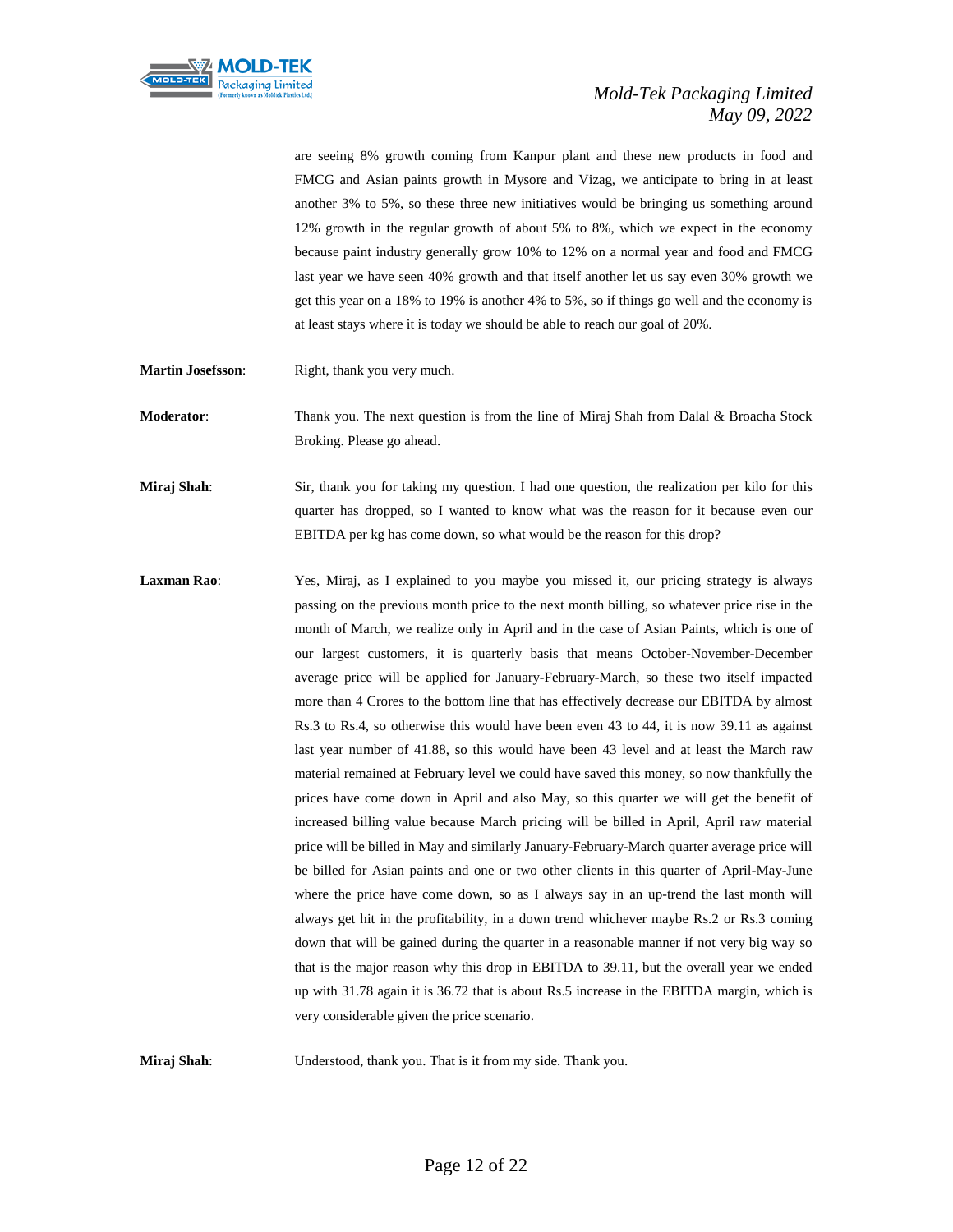

- **Moderator**: Thank you. The next question is from the line of Pulkit Singhal from Dalmus Capital. Please go ahead.
- **Pulkit Singhal:** Thank you for the opportunity. Sir, first question is on EPI norms, what is the percentage of recycling material that you need to use and by what date?
- **Laxman Rao:** Basically the responsibility lies with the users of containers that is Asian Paints or FMCG companies, but the processor or sizable processors are also have to fall in line and show proof of utilization to the level of 20% to 25%, the industry is still trying to negotiate in injection molding and blow molding, it may not be a big issue, but in the film industry it will be very, very difficult for them to meet the norms, so currently I think what it was set for 24% to 25% is 20% reuse.

**Pulkit Singhal:** And this by April 1, 2024, what is the date?

- **Laxman Rao:** I am not very sure about the date to review that, it has been gradually given in next two to two-and-a-half years and we are already using around 7% to 8% and more and more companies are allowing us or in fact requesting us also to start giving trial lots, so that they can check the containers for their mechanical properties and dimensional tolerances so there is a change in a way people are looking at RCP and as I explained to the previous question, a lot of new RCP techniques have been adopted by some companies and they are giving really good quality polymer after recycling, which can be definitely used more than 20% in paint and lubricant containers, which consume, which in our consumption contribute almost 75% to 80% so using 20% RCP would not be a challenge by the time these norms are to be adopted.
- **Pulkit Singhal:** Right, but then if the industry has to move in this direction, do you think the cost of that recycled material can actually shoot up quite a bit because maybe the sourcing of that is yet not in place?

**Laxman Rao:** Actually the RCP material is marginally cheaper than the virgin polymer.

**Pulkit Singhal:** I agree with this point, but from that point it would be mandatory so everyone has to use it?

Laxman Rao: I do not think so because they always benchmark the virgin material minus some X percentage not much, as you are seeking more and more clarified material the delta is hardly about 5% to 10%, initially it used to 20% to 30% cheaper, but now it has come down to around 10% and it is staying there and obviously the mindset is that RCP is after all made out of scrap material they collect and generate and with the increased tendency and collection of this material happening in an organized manner availability of RCP will be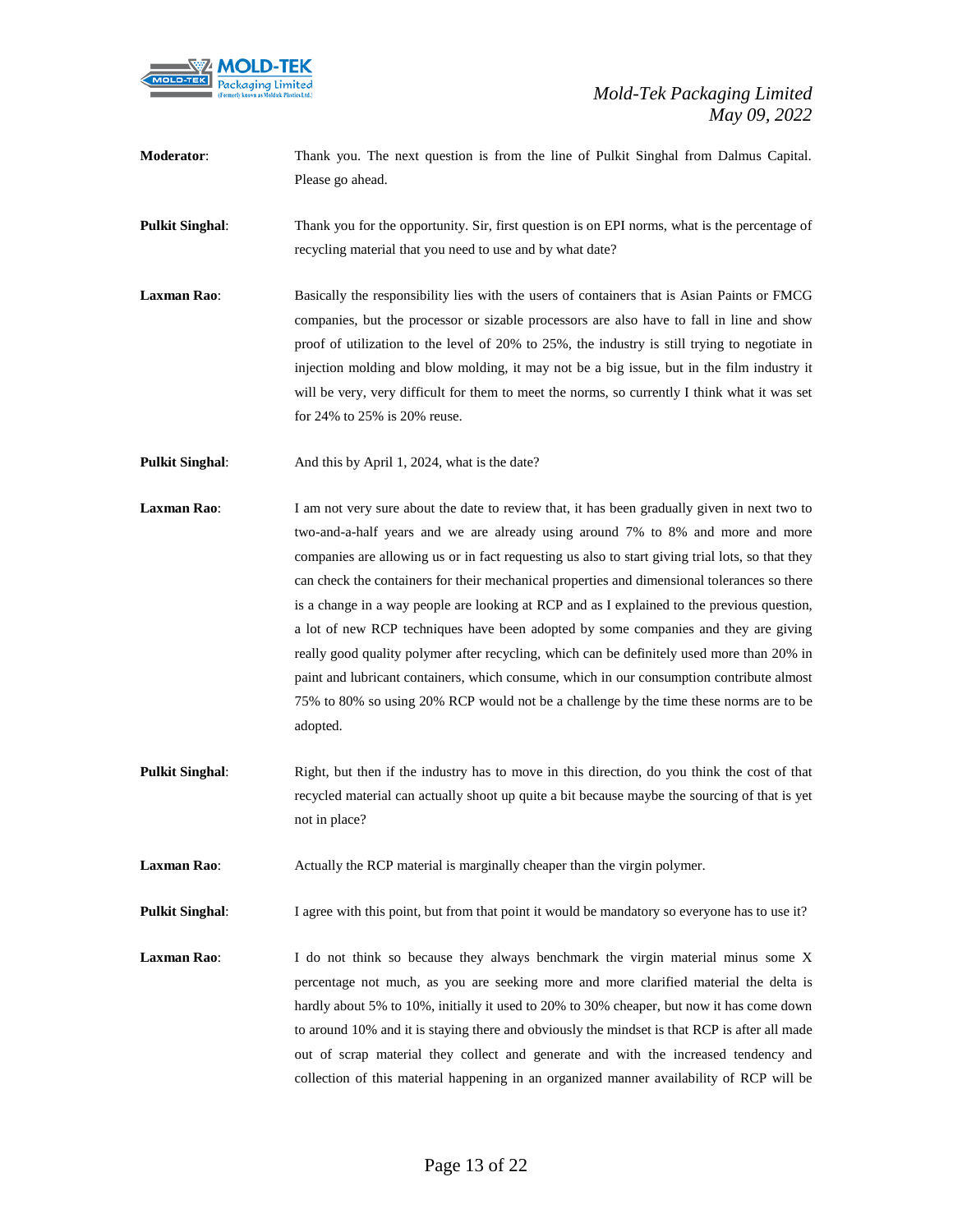

there and the mandate is not 100% it is 20%, so I do not think we have a big challenge on price increase of RCP.

- **Pulkit Singhal:** Understood, from a long-term perspective I am presuming they may start with 20% then again go to 30% and 40%, etc., do you think getting into sourcing this make sense in a longterm perspective?
- **Laxman Rao:** It hat is better to be careful and we are establishing our relations with already three major vendors in the country and we are being given the first allotment of material, so as of now there is no such desperation even with more and more companies are adopting this recycling material, there is a still lot of excess capacity available and some huge plants are coming up is what I heard with from Chinese technology or Japanese technology that is what I heard and those volumes will be definitely able to cater for next 4 to 5 years, but how it goes on beyond I do not see a big challenge and nobody can enforce beyond 20% to 25%, I do not think 100% recyclability of plastic would ever happen.
- **Pulkit Singhal:** Okay, on exports you mentioned about freight price is going up, but in the current scenario I mean given that China provides a large chunk of raw material to US on this front, their freight prices must have also shot up and also they are going to a lock down in Shanghai so that is showing an opportunity for you I mean a lock down there plus their freights also going up?
- **Laxman Rao:** No, not only lock down in China, but also China Plus one strategy is now well embedded in American minds I could see in a couple of calls I had with couple of agents who deal with the imports from China and Asia and their mindset is certainly affected by the recent developments and reduced belief on ne Chinese as a single source, so definitely even with a extra price from India they would like to keep us as a second source and that tendency and that kind of enquiries are increasing in number because even these exports what we are doing to US today they are in place of their Chinese suppliers, so going forward I see that more and more trend of China Plus one concept even in plastic containers, IML containers especially because in USA manufacturing costs are very high and with IML their cost shoot up beyond even the landed cost from India even at this freight cost, but if the freight cost goes up too much there is a less incentive for the people to import from India or China, so that is what I am worried about, it is not Chinese competition, if the price is too much they might as well produce in US or buy from US sources, but I think the freight cannot stay there forever, it was very unusual, they have gone almost 300% up, not recently it has gone up for last more than a year now, it is now trending down from 10000 to 11000 is now around 9000, hopefully it will settle down at around 5000, 6000 by end of this year or beginning next year, then exports become very, very viable.

**Pulkit Singhal:** Right, so how big could this segment be for you in three years?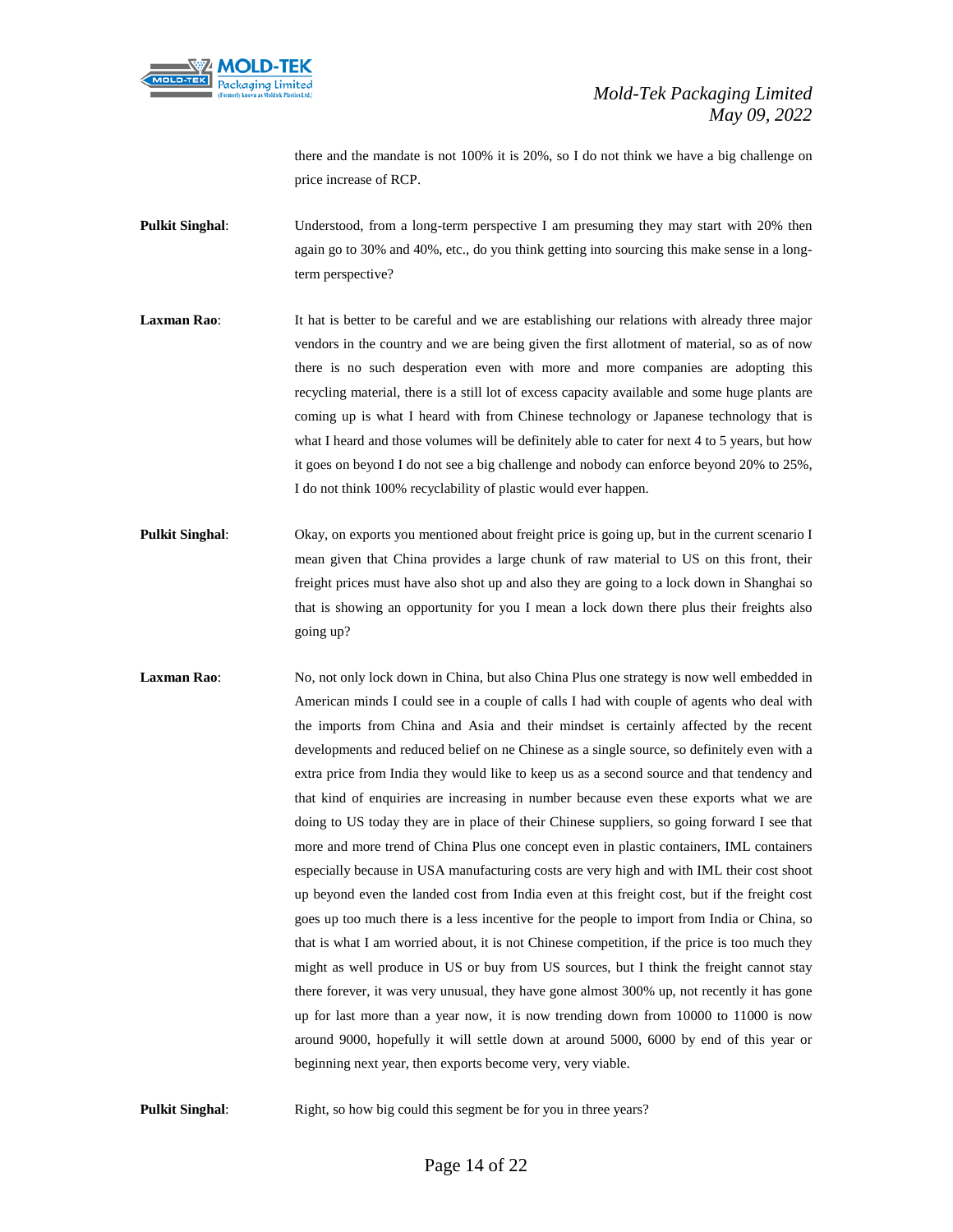

Laxman Rao: If the freight are like this, this can be a kind of like say I do not think it will be more than 10% of our sales even if we can reach 5% to 10% in three years will be a good achievement, one area where I can see that number can be beaten is our CRC caps, which we are starting in October, but they become really available for supply from next March. US is a huge importer of CRC caps and once that range of products are available in our product portfolio we will be able to get more and more enquiries and orders especially with a much higher value add.

**Pulkit Singhal**: Understood, Sir. Thank you very much and all the best.

- **Moderator**: Thank you. The next question is from the line of Akhil from Centrum Broking Limited. Please go ahead.
- Akhil: Hello, Laxman Sir, congratulations on a good set of numbers for FY2022. My first question is on those free cash flow generation if I look at last 7 years, we have done tremendously good in terms of sales growth, in terms of capacity addition, even in terms of operating cash flows, but because of continuous need of the business to invest in capex the FCF has continued to be extremely weak for last many years, what capacity levels should we feel confident that the FCF generation will continue to be healthy?
- **Laxman Rao:** Which generation, sorry your voice broke?

**Akhil**: I am saying at what capacity level should we expect a healthy free cash flow generation?

**Laxman Rao:** See, free cash flow even today is healthy and we have in spite of a heavy dividend payout, we still have cash generation, which is covering our capital needs still now, but as I discussed with you all in the last couple of meetings or phone calls, going forward the investments in IBM and pharmaceutical and the new plants at Kanpur and probably one more in north expanding Mysore and Vizag and expanding our tool room and printing facilities would be requiring much higher cash flow something like to the tune of 200 Crores in the next two to two and half years, so that is where we made the QIP recently and with that we are completely cash flow comfortable, there is no negativity in the cash flows anticipated actually in the short-term rates and long-term rates now are just one of the very cheap foreign loans are what we are carrying, so the total debt has come down from 108 Crores to 44 Crores now and that also we wish to repay some of that, but these are coming at very low forex I mean loan the closer costs are higher than carrying, so we are continuing that and going forward the out flows to set up these projects are increasing, they are little lagging because of the building construction is taking place in Sultanpur and orders have been placed for machines, but the Sultanpur building is coming out in more than 130000 square feet RCC area with good DMF facilities, half of it is beyond GMP, it is actually drug master file DMF standards and half of the area is for our food and FMCG confining to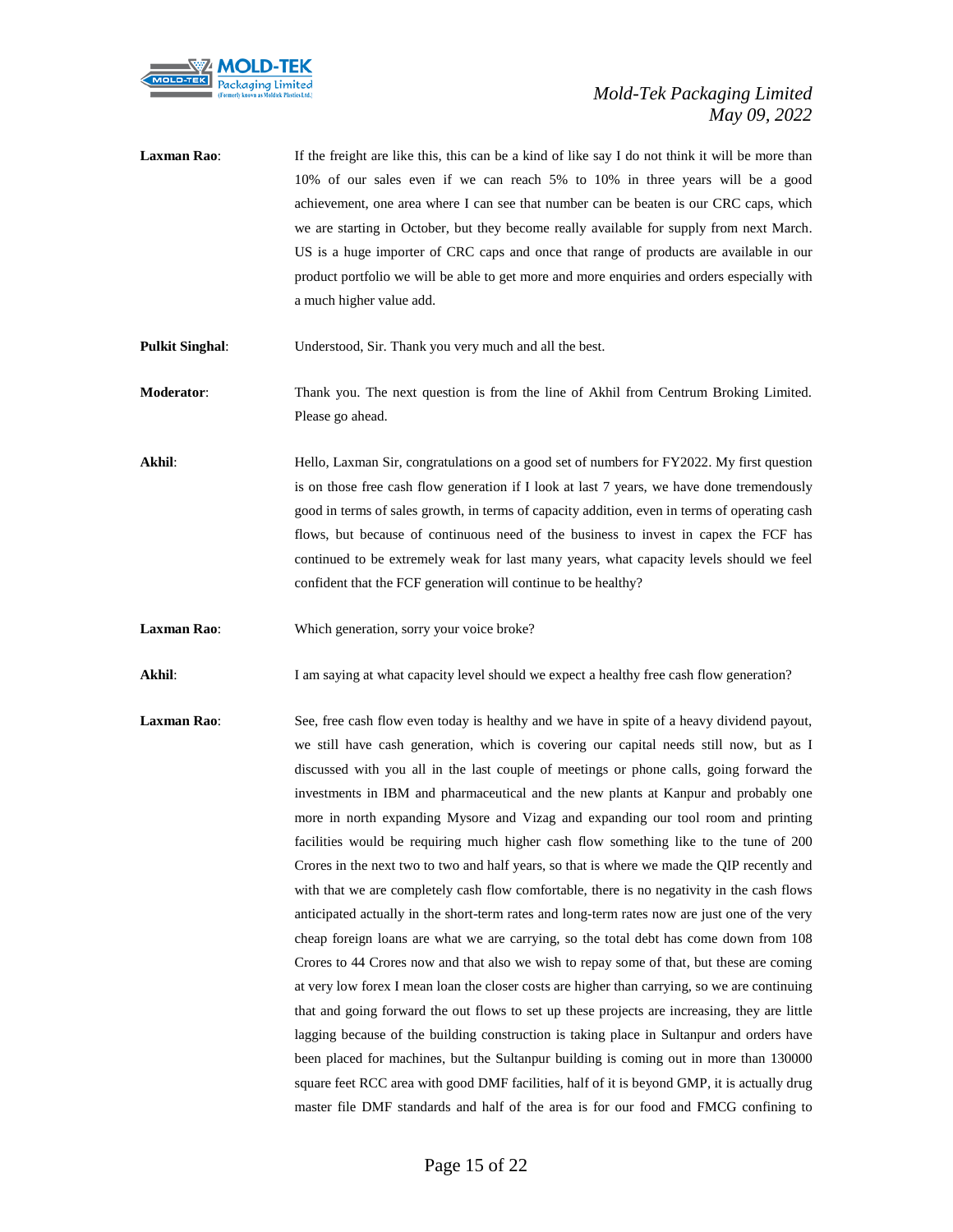

FRCC standards, so this plant construction is somewhat time taking, we started four months ago and I think it will take at least another seven to eight months or at least six month, by October-November, we wish to start our FSA production there and DMF production also will start soon after, so going forward the investment on the capital goods will be increasing hopefully from 51 Crores last year that is 2022, we may have to spend at least 80 Crores is what we think in the current year budget, based upon the new plant commitment from other paint companies other than Asian Paints, it can again be 80 Crores to 100 Crores in the next financial year 2023-2024, so what all the debts we have reduced with the QIP funds will be reutilized during this two years to ramp up capacities.

**Akhil**: Sure and just a followup on that, what capacity we are at right now 41000, right?

**Laxman Rao:** 41000 gone up, I think our current total capacity is somewhere around 44500.

Akhil: And the utilization rate would be at?

Laxman Rao: Utilization debt is close to 70% because some of the machines that are just installed have added much in the last quarter, majority of the machines have arrived in the last quarter from January to March and some of the machines are yet to come, it is an ongoing process because growth is there in all sectors surprisingly even in lubricants we have seen 11% growth maybe it is because of COVID numbers were more affected in the previous year compared to 2021-2022, so that is why lubricant numbers also have grown by 11%, which is a very healthy growth.

**Akhil**: And last question from my side, on the FMCG part, what percentage would be edible oil and what percentage would be ice cream packs?

Laxman Rao: Not ice cream, it is a mix of all food products, so out of 43 Crores we have clocked in the Q4, 30 Crores is thin wall and 13 Crores is edible oil packs that is we call the thin wall is food and FMCG other than Q-pack, Q-pack, which is edible oil pack is also thin wall pack but it is meant for edible oil and other applications where the value add is much lower than the food and FMCG thin wall.

**Akhil**: That is it. Thanks a lot and best wishes for the coming quarters.

**Moderator**: Thank you. The next question is from the line of Karan Bhatelia from Asian Markets Securities. Please go ahead.

**Karan Bhatelia**: Sir, thank you for taking my question. Sir, can you share with us constellation of IML and non IML in terms of volume and revenues for this quarter?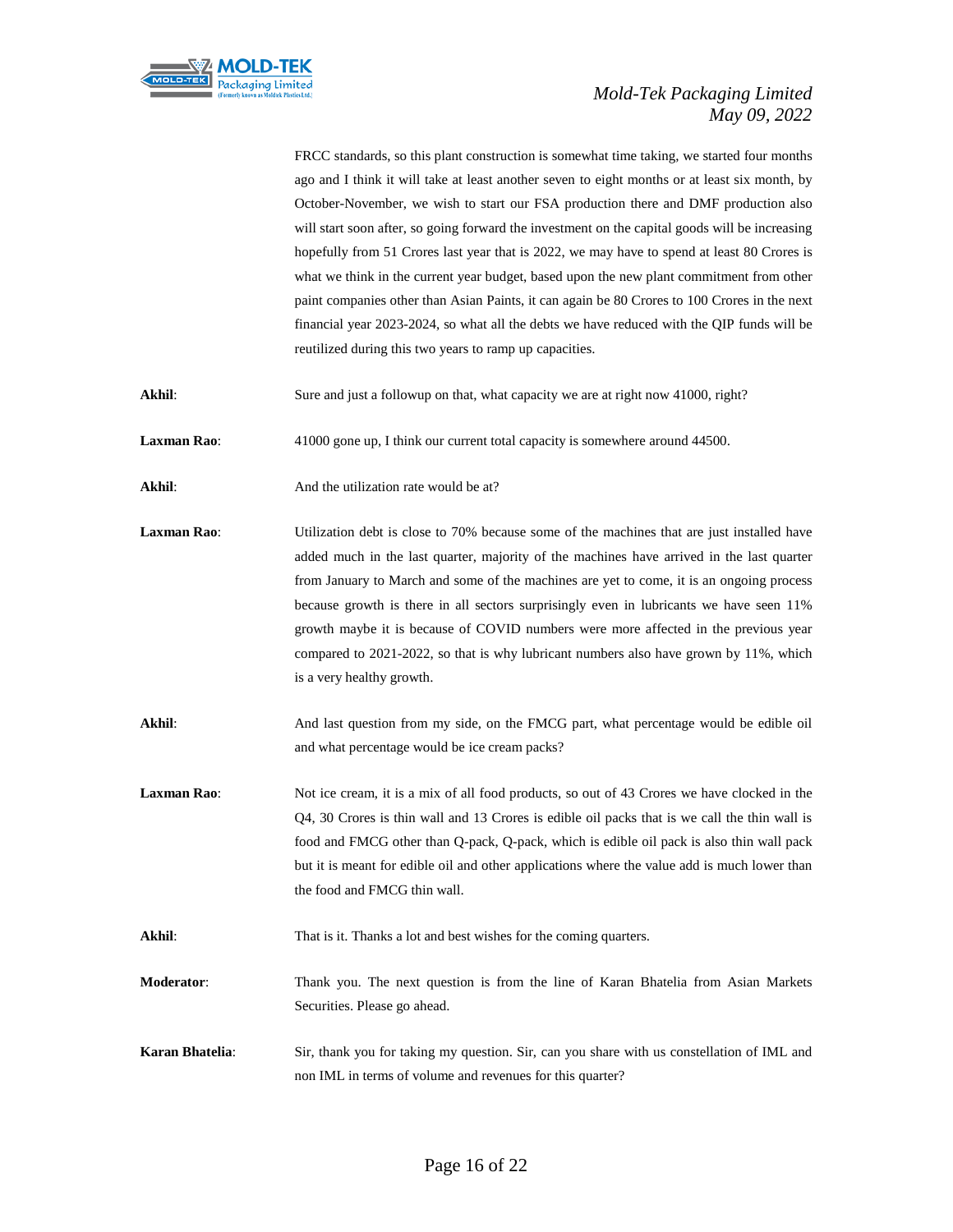

| Laxman Rao:     | They are in line with previous quarters because IML is stagnating around 67% now from<br>65% previously, and previous year it was 65.3%, now the current year it is 67%.                                                                                                                                                                                                                                                                                                                                                                                                                                                                                                                                                                                                                                                                                                                                                                                                                                                                                                                                                                                                                                                                               |
|-----------------|--------------------------------------------------------------------------------------------------------------------------------------------------------------------------------------------------------------------------------------------------------------------------------------------------------------------------------------------------------------------------------------------------------------------------------------------------------------------------------------------------------------------------------------------------------------------------------------------------------------------------------------------------------------------------------------------------------------------------------------------------------------------------------------------------------------------------------------------------------------------------------------------------------------------------------------------------------------------------------------------------------------------------------------------------------------------------------------------------------------------------------------------------------------------------------------------------------------------------------------------------------|
| Karan Bhatelia: | In terms of revenues?                                                                                                                                                                                                                                                                                                                                                                                                                                                                                                                                                                                                                                                                                                                                                                                                                                                                                                                                                                                                                                                                                                                                                                                                                                  |
| Laxman Rao:     | In terms of revenue, yes, in terms of tonnage it is 63% up from 61% last year, 63.2% to be<br>precise.                                                                                                                                                                                                                                                                                                                                                                                                                                                                                                                                                                                                                                                                                                                                                                                                                                                                                                                                                                                                                                                                                                                                                 |
| Karan Bhatelia: | Sir, how is Mangalesh portfolio shipping up now?                                                                                                                                                                                                                                                                                                                                                                                                                                                                                                                                                                                                                                                                                                                                                                                                                                                                                                                                                                                                                                                                                                                                                                                                       |
| Laxman Rao:     | There is no growth I think 3% to 4% drop is there, but not a major drop so it is stabilized<br>now.                                                                                                                                                                                                                                                                                                                                                                                                                                                                                                                                                                                                                                                                                                                                                                                                                                                                                                                                                                                                                                                                                                                                                    |
| Karan Bhatelia: | So, approximately what percentage could be that in terms of FMCG?                                                                                                                                                                                                                                                                                                                                                                                                                                                                                                                                                                                                                                                                                                                                                                                                                                                                                                                                                                                                                                                                                                                                                                                      |
| Laxman Rao:     | This is hardly value wise around 5 Crores out of 30 Crores what we did, hardly 5%.                                                                                                                                                                                                                                                                                                                                                                                                                                                                                                                                                                                                                                                                                                                                                                                                                                                                                                                                                                                                                                                                                                                                                                     |
| Karan Bhatelia: | And at peak this was 5 Crores our numbers?                                                                                                                                                                                                                                                                                                                                                                                                                                                                                                                                                                                                                                                                                                                                                                                                                                                                                                                                                                                                                                                                                                                                                                                                             |
| Laxman Rao:     | Yes, it was almost 7 Crores to 8 Crores three years ago and 2.38 in the Q4, for the full year<br>it is much more, for the full year it is 13.8 Crores, which touch the peak of 25 Crores two to<br>three years ago, it now remains more or less same level, last year it was 13.5 Crores, now it<br>is 13.8 Crores, it is improved by 2%.                                                                                                                                                                                                                                                                                                                                                                                                                                                                                                                                                                                                                                                                                                                                                                                                                                                                                                              |
| Karan Bhatelia: | And probably can give some clarity on the 70 to 80 Crores kind of capex budget we have<br>set for next year?                                                                                                                                                                                                                                                                                                                                                                                                                                                                                                                                                                                                                                                                                                                                                                                                                                                                                                                                                                                                                                                                                                                                           |
| Laxman Rao:     | Yes, we have a very clear investment in IBM and IBM pharma, in the Sultanpur project<br>itself the investments will be in the tune of 35 Crores on the land and building, land has<br>been already acquired, building cost will be to the tune of out 35 Crores we already spent 5<br>Crores to 6 Crores, so another 30 Crores of investment will go on building and machinery<br>in the first phase at least 20 Crores to 25 Crores will be added so 55 Crores directly goes on<br>to Sultanpur, we have an enhancement of Asian Paint capacities at Mysore and Vizag to be<br>done immediately, which already machines orders have been placed and they are on the<br>way that will be to the tune of 8 Crores to 10 Crores and we are doubling our printing by<br>70% growth in print capacity we are creating with investment of about 12 Crores, all these<br>three are the major ones and in Kanpur construction may start and some investments will be<br>made in the Kanpur plant for Berger and Nerolac, but not much, this year it maybe 5 Crores<br>to 6 Crores, but a major amounts will be invested in 2023-2024 Q1 or Q2, maybe Q1 itself,<br>so this is our budget, we have about 50 Crores for Sultanpur, about 13 Crores to 15 Crores |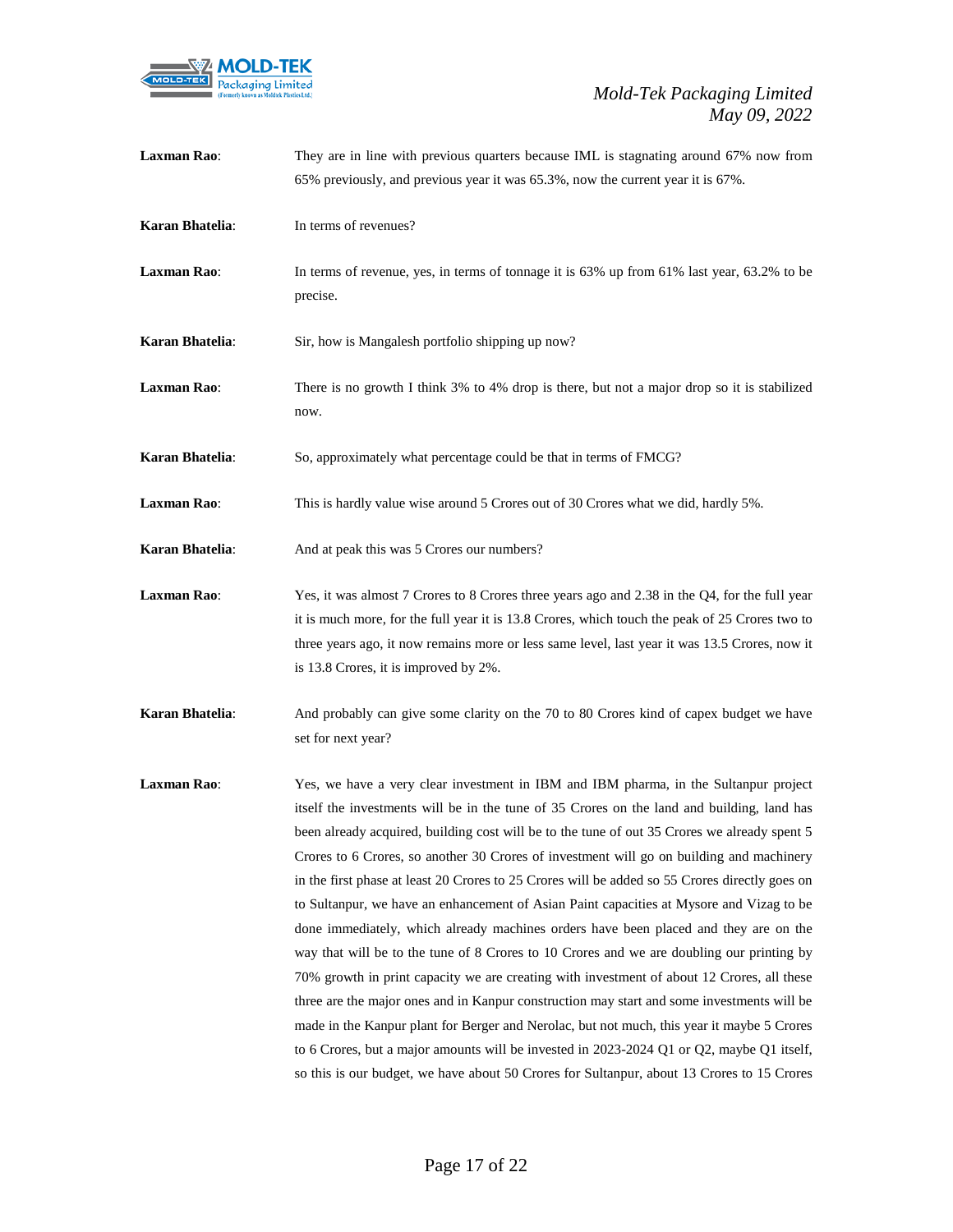

for Asian paint expansion, 12 Crores to 15 Crores for the printing and dye cutting expansion of IML manufacturing and a little bit in Kanpur.

| Karan Bhatelia:      | Thank you.                                                                                                                                                                                                                                                                                                                                                                                                                                                                                                                                                                                                                                                                                                                                                                                                                                                                                                                                                                                                                                                                                                                                                                                                                                               |
|----------------------|----------------------------------------------------------------------------------------------------------------------------------------------------------------------------------------------------------------------------------------------------------------------------------------------------------------------------------------------------------------------------------------------------------------------------------------------------------------------------------------------------------------------------------------------------------------------------------------------------------------------------------------------------------------------------------------------------------------------------------------------------------------------------------------------------------------------------------------------------------------------------------------------------------------------------------------------------------------------------------------------------------------------------------------------------------------------------------------------------------------------------------------------------------------------------------------------------------------------------------------------------------|
| Moderator:           | Thank you. The next question is from the line of Hitesh Taunk from ICICI Direct. Please go<br>ahead.                                                                                                                                                                                                                                                                                                                                                                                                                                                                                                                                                                                                                                                                                                                                                                                                                                                                                                                                                                                                                                                                                                                                                     |
| <b>Hitesh Taunk:</b> | Thank you for the opportunity. Sir, I need just a few clarification on some numbers, you<br>said like for FMCG there was de-growth due to edible oil and edible oil is nearly 70% of<br>our revenue in FMCG is it a right understanding, Sir?                                                                                                                                                                                                                                                                                                                                                                                                                                                                                                                                                                                                                                                                                                                                                                                                                                                                                                                                                                                                            |
| <b>Laxman Rao:</b>   | No, the total food and FMCG for the year 2021-2022, is 146 Crores out of which 38 Crores<br>is edible oil, so hardly 25% is edible oil and the remaining 75% that is 108 Crores is from<br>thin wall food and FMCG, we differentiate Q-pack and thin wall though they are<br>completely IML, so the value add in thin wall that is the regular food and FMCG is much<br>higher than Q-pack.                                                                                                                                                                                                                                                                                                                                                                                                                                                                                                                                                                                                                                                                                                                                                                                                                                                              |
| <b>Hitesh Taunk:</b> | So, thin wall and Q-pack is largely for oil category only right?                                                                                                                                                                                                                                                                                                                                                                                                                                                                                                                                                                                                                                                                                                                                                                                                                                                                                                                                                                                                                                                                                                                                                                                         |
| <b>Laxman Rao:</b>   | No, thin wall is for food and FMCG, Q-pack is mainly for oil category, but there are other<br>applications also detergents, nutrin powders and other products also, cashew nuts that these<br>applications are also there for the Q-pack, but in terms of value add the thin wall for food<br>and FMCG is much higher like say something like almost double that of regular Q-pack.                                                                                                                                                                                                                                                                                                                                                                                                                                                                                                                                                                                                                                                                                                                                                                                                                                                                      |
| <b>Hitesh Taunk:</b> | So for FY2023 will we see a kind of 20% of overall volume growth, what kind of volume<br>growth do we see in this segment in FMCG category?                                                                                                                                                                                                                                                                                                                                                                                                                                                                                                                                                                                                                                                                                                                                                                                                                                                                                                                                                                                                                                                                                                              |
| <b>Laxman Rao:</b>   | Yes, in FMCG food that is 108 Crores we are confident of hitting at least 150 Crores or<br>more, because there are three major products like Mondelez, which is an item which is still<br>giving us 13 Crores to 14 Crores, we have now grabbed three major products, one of the<br>names I can tell you right now is the Kissan Jam and other two are also equally strong<br>brands, which already orders have been received, but it is at a very initial stage to announce,<br>so those three brands put together, they are already existing brands, if not that they are a<br>new brand with need to pick up like Mondelez these are all existing brands converting from<br>conventional packing to IML packing, so these three commitments themselves are worth<br>about 40 Crores per annum, but this year I am counting on about 30 Crores for the eight to<br>nine months of the remaining period of the year because the development will take next<br>three months, so that is a major rise and at least another 25% to 30% growth would come<br>from the other segments, which are like ice creams, restaurants, exports, export of thin wall,<br>so from 108 Crores we are anticipating it to cross at least 150 Crores in the next financial |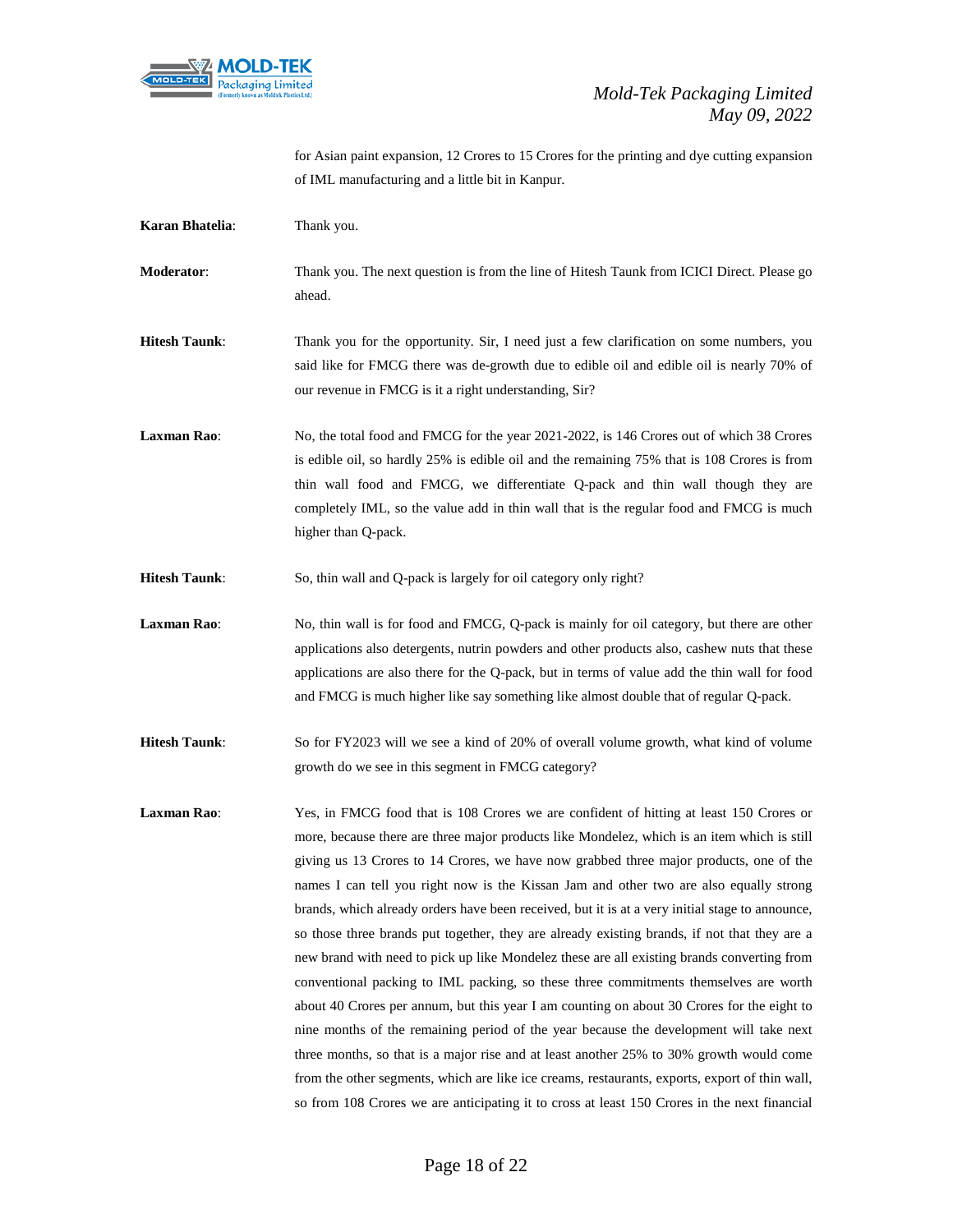

year with a good EBITDA margin, so that will be a major contributor again apart from Asian Paints and Kanpur growth.

**Hitesh Taunk:** Sir, my other question is from IBM pharma product category, Sir, what kind of products are we targeting in this category, is it a kind of bottle?

- **Laxman Rao:** Yes, to start with our idea is to go with the bottle and caps, the caps were simple caps and again CRC caps, so a set of fifteen varieties of bottles were selected and molds have been made, CRC caps six varieties, three plain and three CRC will be introduced in the initial phase and that will be expanded, so all this will be going into trial production by October and then there are stability tests to be conducted by different pharma companies, clearances from some pharma bodies that all will take at least six months, so the initial marketing efforts will start sometime from September-October once the samples are received from our mold makers and machine makers and the marketing team is being created, already one senior guy from Garish is joining us in July and we also had picked up quality control persons with pharma background, and also production persons in IBM background, couple of them are joining in June, couple of them are joining in July, so by July our team will be ready because some OTC products that name also I will be able to share with you soon starting from July, so those products production they will supervise initially and they will be ready to take off the pharma once those machines are installed in October, so all these steps have been taken actively to meet our target.
- **Hitesh Taunk**: Sir, my last question is that what would be our expected capacity for FY2023, the overall capacity?
- **Laxman Rao:** Overall capacity is currently 44500, I think it will cross beyond 51000 to 52000 at least 20% to 25% rise in capacity we need to create though the pharma capacity, which maybe in terms of numbers maybe 1000 or 1500 tons, but it may not be getting into use in this current financial year, so apart from that 1500 tons of pharma bottles and caps we will be crossing at least 51000 to 52000 tons capacity will be created by the end of this year.

**Hitesh Taunk:** Thank you very much for the answer, Sir.

**Moderator**: Thank you. The next question is from the line of Deven Kulkarni from Marcellus Investment. Please go ahead.

**Deven Kulkarni:** Hi, Laxman, Sir. Sir, our operating cash flow are reduced by 75 Crores odd to 20 Crores in FY2022, so can you just explain the reasons behind it?

**Laxman Rao**: Sorry, 75 to?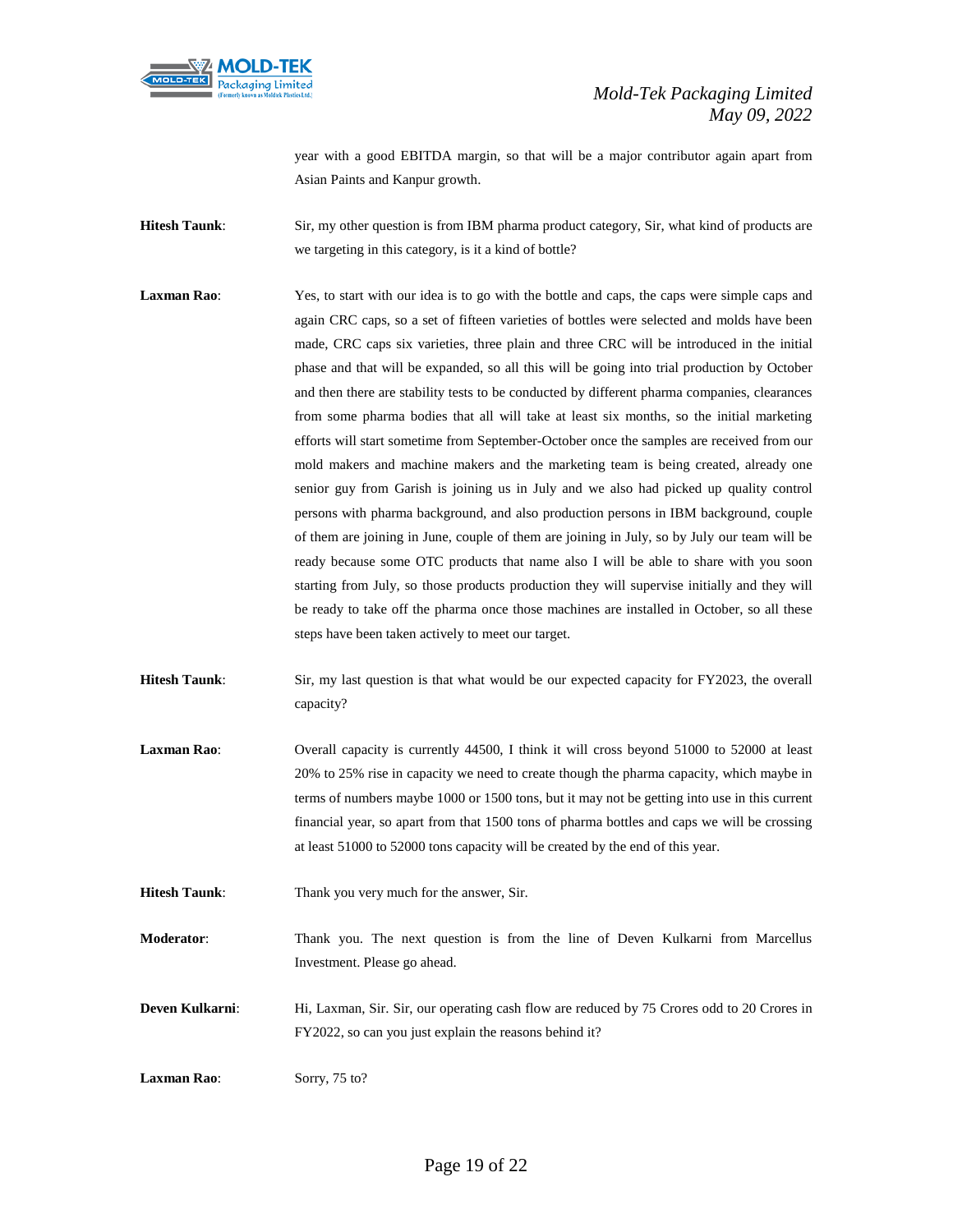

| Deven Kulkarni:        | 20 Crores                                                                                                                                                                                                                                                                                                                                                                                      |
|------------------------|------------------------------------------------------------------------------------------------------------------------------------------------------------------------------------------------------------------------------------------------------------------------------------------------------------------------------------------------------------------------------------------------|
| <b>Laxman Rao:</b>     | Which one?                                                                                                                                                                                                                                                                                                                                                                                     |
| Deven Kulkarni:        | Operating cash flow has been reduced from 75 Crores to 20 Crores?                                                                                                                                                                                                                                                                                                                              |
| <b>Laxman Rao:</b>     | Operating cash flow is reduced?                                                                                                                                                                                                                                                                                                                                                                |
| Deven Kulkarni:        | Yes.                                                                                                                                                                                                                                                                                                                                                                                           |
| <b>Laxman Rao:</b>     | Because of the capex you meant to say?                                                                                                                                                                                                                                                                                                                                                         |
| Deven Kulkarni:        | No operating cash flow before capex?                                                                                                                                                                                                                                                                                                                                                           |
| <b>Laxman Rao:</b>     | Before capex is not reduced, how can it reduce, am I seeing the same numbers?                                                                                                                                                                                                                                                                                                                  |
| Deven Kulkarni:        | Yes, Sir, cash generated for operations in FY2022 was 2194 lakhs, last year this number<br>was 7553 lakhs?                                                                                                                                                                                                                                                                                     |
| <b>Laxman Rao:</b>     | Net cash flow is 56.5 Crores before investments and it was minus 9.6 last year.                                                                                                                                                                                                                                                                                                                |
| Deven Kulkarni:        | I am talking about operating cash flows, the first sub bullet cash flow number is 2194.34?                                                                                                                                                                                                                                                                                                     |
| <b>Laxman Rao:</b>     | Okay, 2194 cash generated from operations I think something wrong, March debtors have<br>shot up because of the increased value of the revenues, the volume of debtors if you notice<br>it has gone up by about 21 Crores from 32 Crores increase in trade receivables that is<br>debtors that is the major item and followed by inventory. Anyway I will ask Ram Babu to<br>send you details? |
| Deven Kulkarni:        | Sir, I have your e-mail ID I will reach out to you.                                                                                                                                                                                                                                                                                                                                            |
| <b>Laxman Rao:</b>     | You have Ram Babu's e-mail ID you can send it to him, he will answer.                                                                                                                                                                                                                                                                                                                          |
| <b>Moderator:</b>      | Thank you. The next question is from the line of Pulkit Singhal from Dalmus Capital.<br>Please go ahead.                                                                                                                                                                                                                                                                                       |
| <b>Pulkit Singhal:</b> | Sir, just a couple of followup questions capacity utilization has always been in the 60% to<br>70% range, is that how it will always be going ahead?                                                                                                                                                                                                                                           |
| <b>Laxman Rao:</b>     | Yes, Pulkit, because in the case of injection molding I explained in the past jars and caps<br>when you utilize the capacities while the machine capacity has been taken at an average<br>short weight of a machine, jars will be using almost 80% to 90% of the machine capacity,                                                                                                             |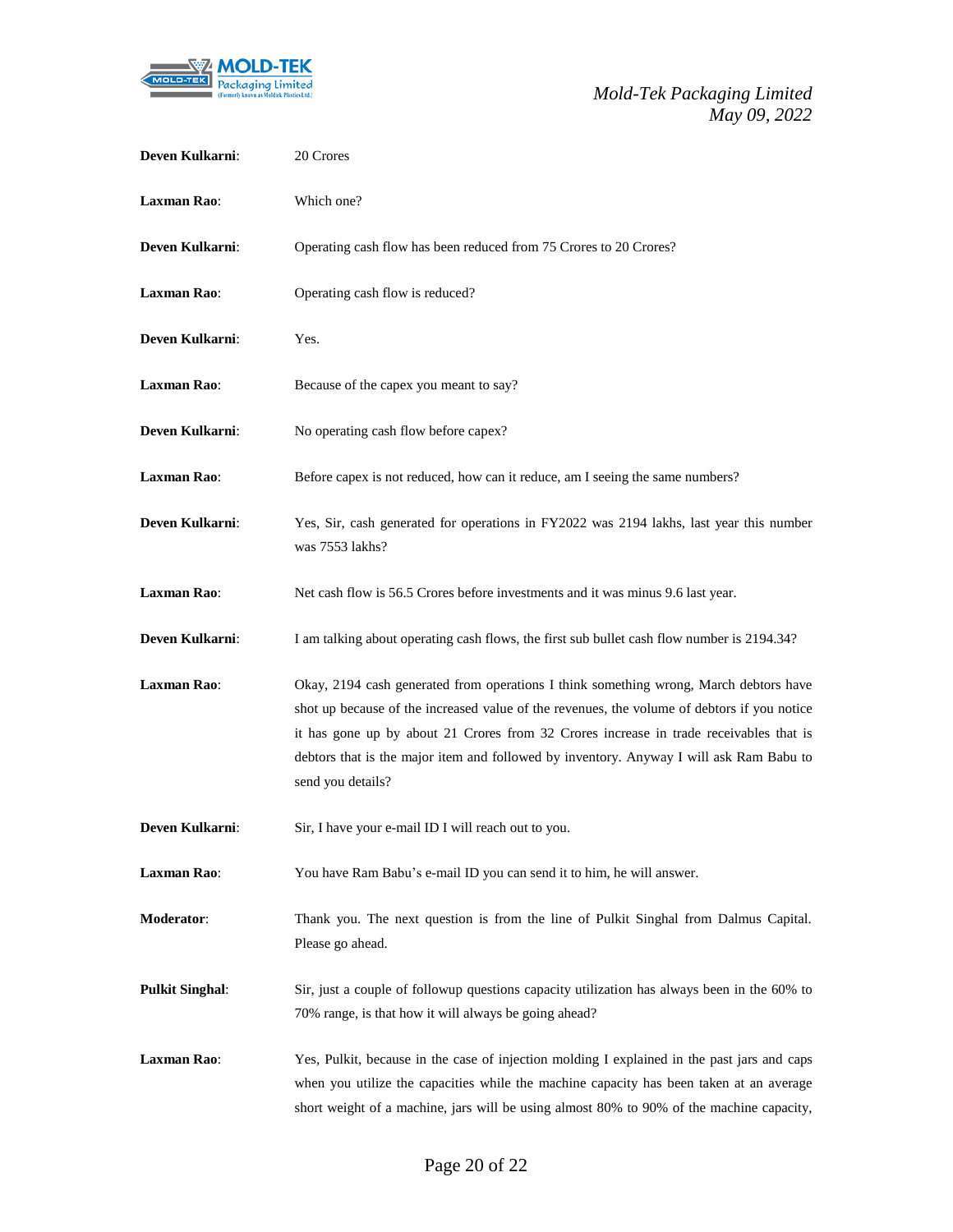

but caps will be using hardly 40% to 50% of the machine capacity, so that is why in injection molding anything around 70% to 75% is the best, anybody can achieve unless you are selling only jars or the only product which are deep and using the entire machines capacity, so we being a supplier of both jar and cap you need to under utilize the cap machines though they have higher capacity they are similar machines, it not same, which will be under utilized, so overall capacity would be 75% will be most ideal.

- **Pulkit Singhal:** Sir, one data point if you could share the volume of the thin wall for the year?
- **Laxman Rao**: Yes, the thin wall volumes, food and FMCG tonnage is 1575 in the Q4 and for the full year it was 5042 that is inclusive of both edible oil, which has fallen by 24%, but thin wall food and FMCG has gone up by 40%.
- **Pulkit Singhal:** So, in the 5042, how much is thin wall, Sir?
- **Laxman Rao:** Thin wall contributes to 3077 tons.
- **Pulkit Singhal**: Thank you so much.
- **Moderator**: Thank you. The next question is from the line of Jenish Karia from Antique Stock Broking. Please go ahead.
- **Jenish Karia:** Thank you for the opportunity. Can you just help me with the segment wise EBITDA margins for the year?
- Laxman Rao: See, though we cannot share such a fine detail, but definitely the EBITDA margins in the pail segment and even Q-pack segment will be much lower than the food and FMCG, while in the pail segment that is both for paint and lubricants, it will be in the region of Rs.30 per kg and in the Q-pack it is around Rs.35 to Rs.40 per kg and in the case of food and FMCG it will be as high as Rs.80 to Rs.120 per kg.
- **Jenish Karia:** Got it, Sir and that is all from my side. Thank you.

**Moderator**: Thank you very much. Ladies and gentleman, we will take that as a last question. I now hand the conference over to the management for closing comments.

**Laxman Rao**: Thank you, Nirmal Bang and thanks all the analysts who have shown interest to know about our company. I think most probably the pandemic is behind us or even if it comes back probably it would not be as pungent as it was and hopefully, we all have a good year ahead and at Mold-Tek we are confident that given this so many new initiatives we have taken up and new products that are coming up with higher value add, the future is looking brighter